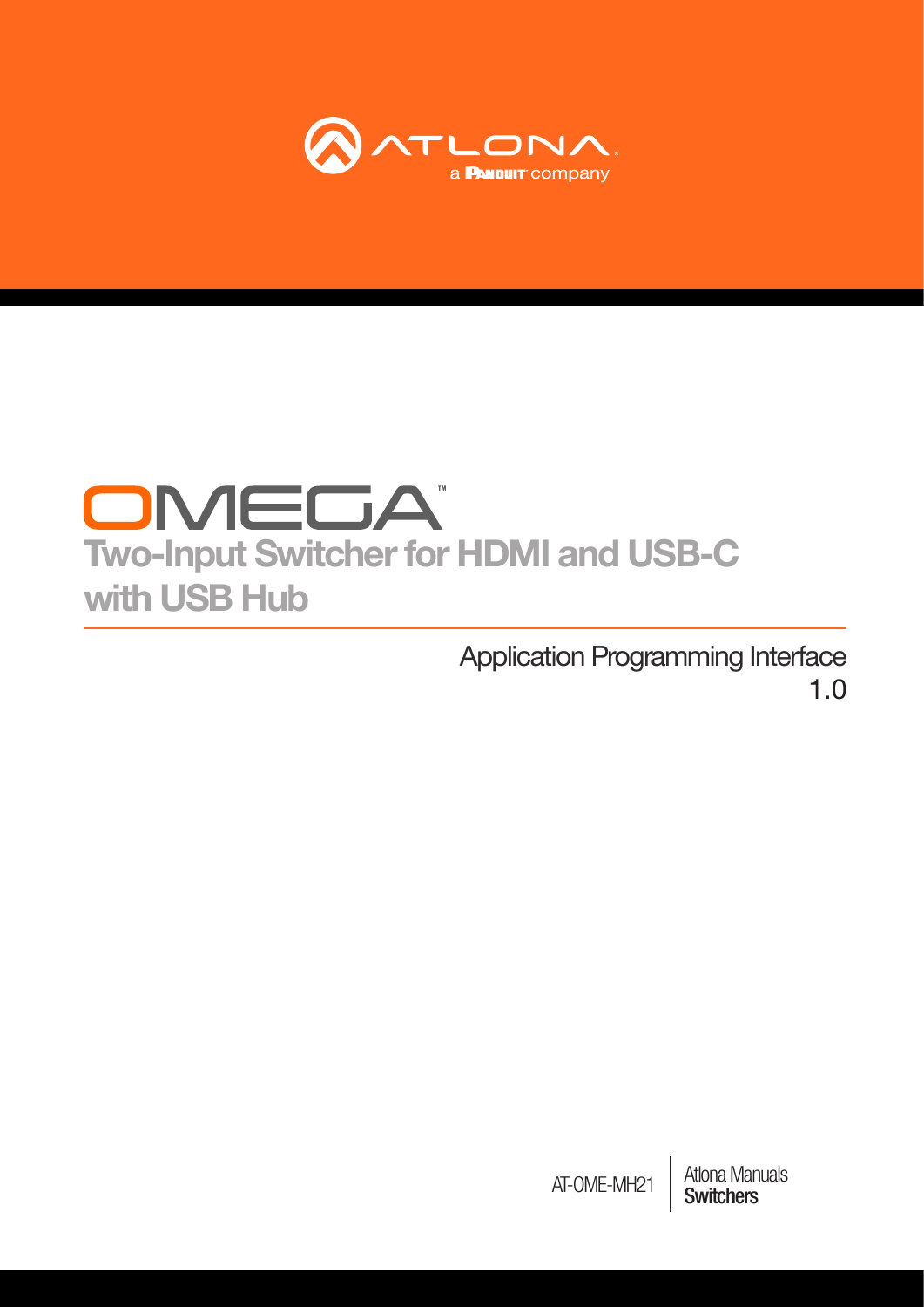

## Version Information

| <b>TAISIOL</b> | vate   | Votes   |
|----------------|--------|---------|
|                | $\sim$ | release |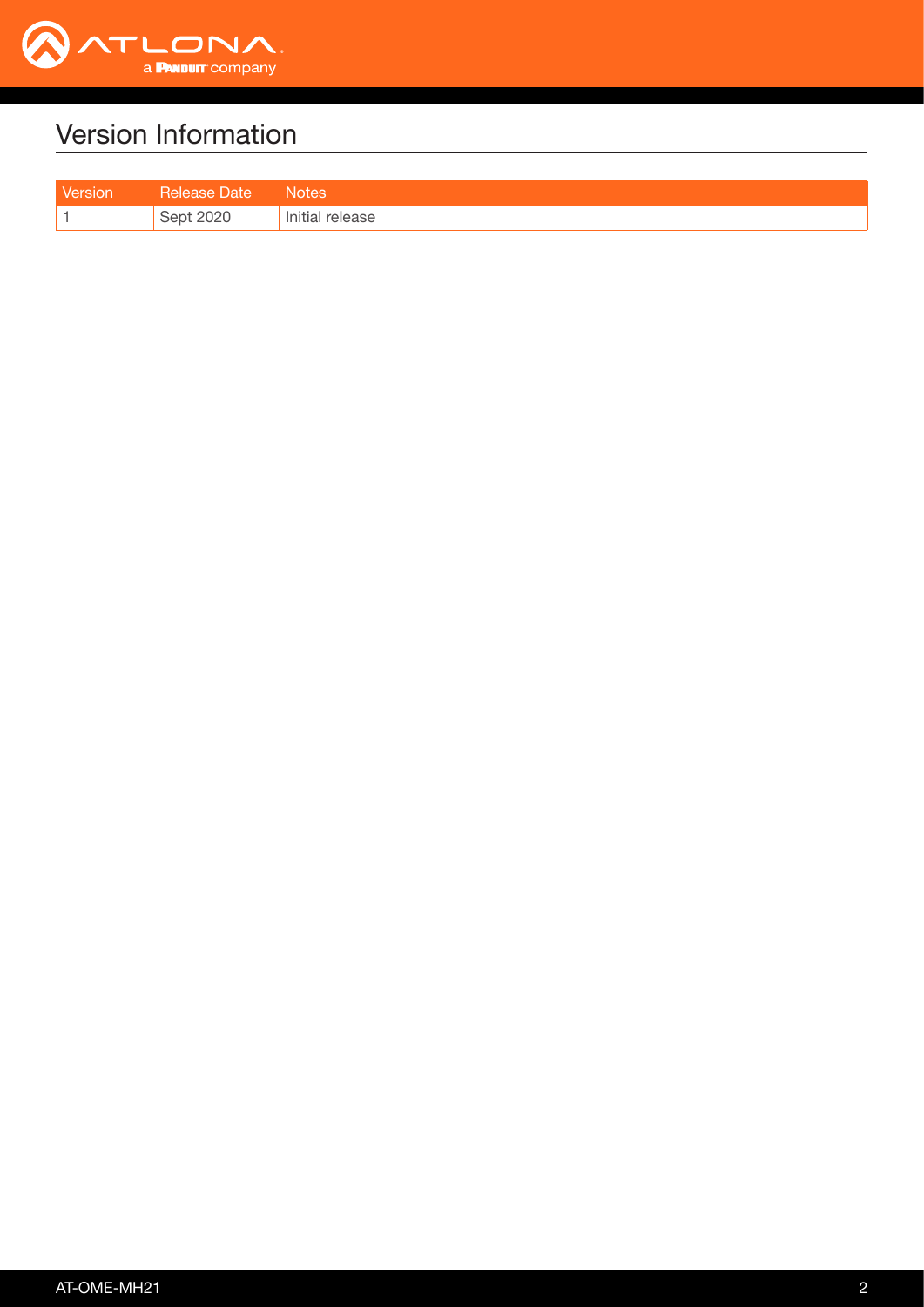

## Introduction

## General

This document provides an alphabetical list of commands available for AT-OME-MH21. Commands are casesensitive. If the command fails or is entered incorrectly, then the feedback is "Command FAILED". Commands can be sent using RS-232, Telnet, SSH, or TCP. There should be a 500 millisecond delay between each command sent to the unit. The default port for Telnet is 23. TCP ports are 9000 and 9002.



IMPORTANT: Each command is terminated with a carriage-return (0x0d) and the feedback is terminated with a carriage-return and line-feed (0x0a).

## **Ports**

This product can communicate directly with local and remote RS-232 ports using a direct TCP socket connection. Refer to the table below for the port assignment for this product. For ports connected to RS-232 interfaces, no additional payload is required to transmit data to the device. All data sent to the respective TCP port will be sent bitfor-bit to the RS-232 output. Note that if feedback is required from the RS-232 device, the TCP socket must be kept open. This product does not provide buffer or queuing registers. Therefore, any data from the RS-232 port that is received while the TCP socket connection is closed, will be lost.

| Port | <b>Description</b>      |
|------|-------------------------|
| 9000 | MCU (similar to Telnet) |
| 9002 | Local RS-232 port       |

#### Example:

With the device IP address of 192.168.1.100 and a PJLINK projector connected to the RS-232 output.

1. Open a TCP socket to 192.168.1.100:9002 and send the following command string:

%1POWR 1\x0D

2. The projector will respond with the following, using the same socket connection:

\$1POWR=OK\x0D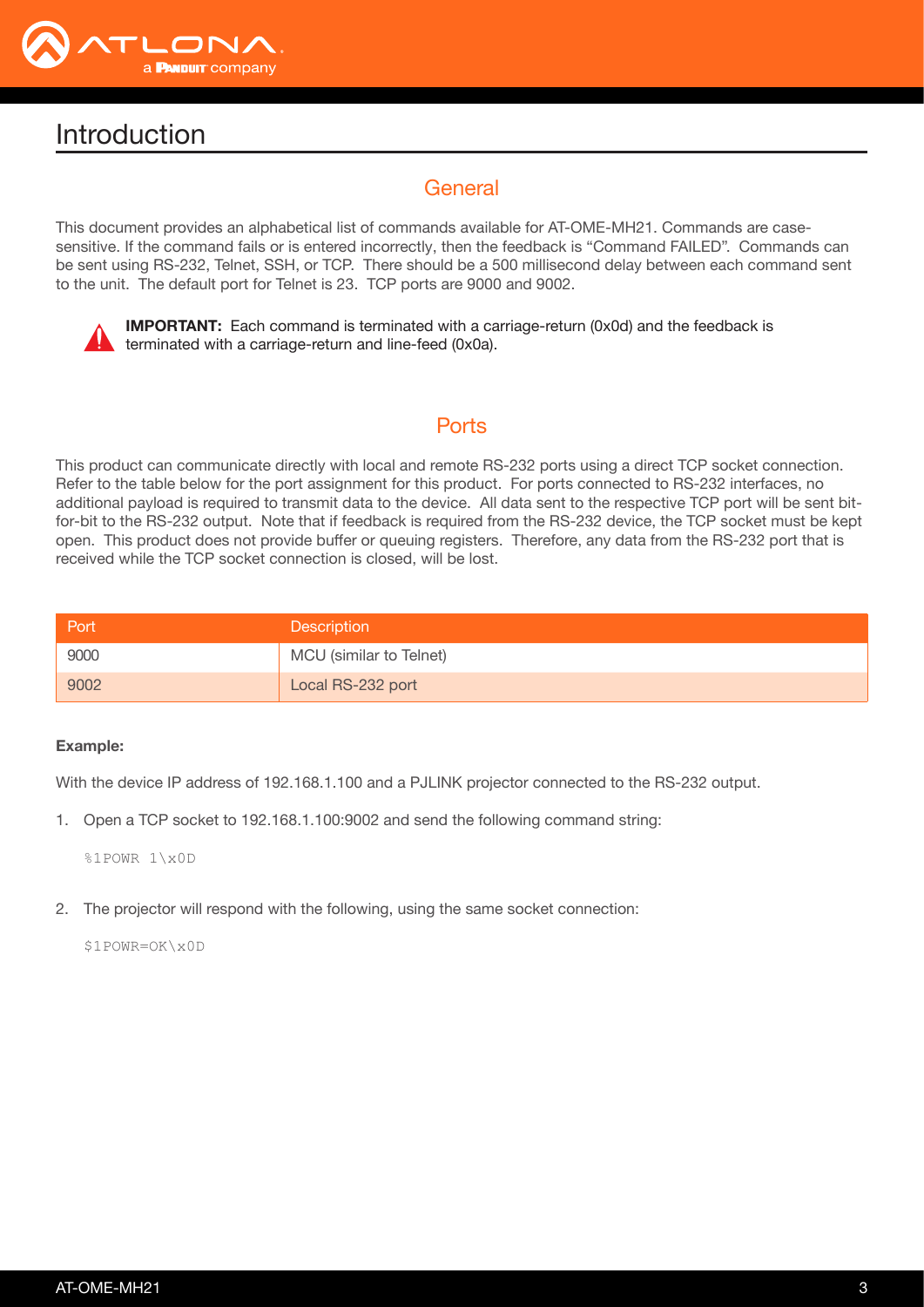

## RS-232

A 4-pin captive screw connector has been included for RS-232.



RS-232 is often connected through a DB 9-pin to captive screw connector. The pins will have functions associated with them, some will be unassigned.

Pin out will be determined by the RS-232 cable and connect as RX (receive), TX (transmit) and GND (ground). GND is



NOTE: Typical DB9 connectors use pin 2 for TX, pin 3 for RX, and shared with the IR IN port. pin 5 for ground. On some devices functions of pins 2 and 3 are reversed.

Baud parameters must be met for control signals to pass. The parameters can be updated through the built in webGUI. The defaults for the RS-232 ports are: 9600, 8-bit, None, 1.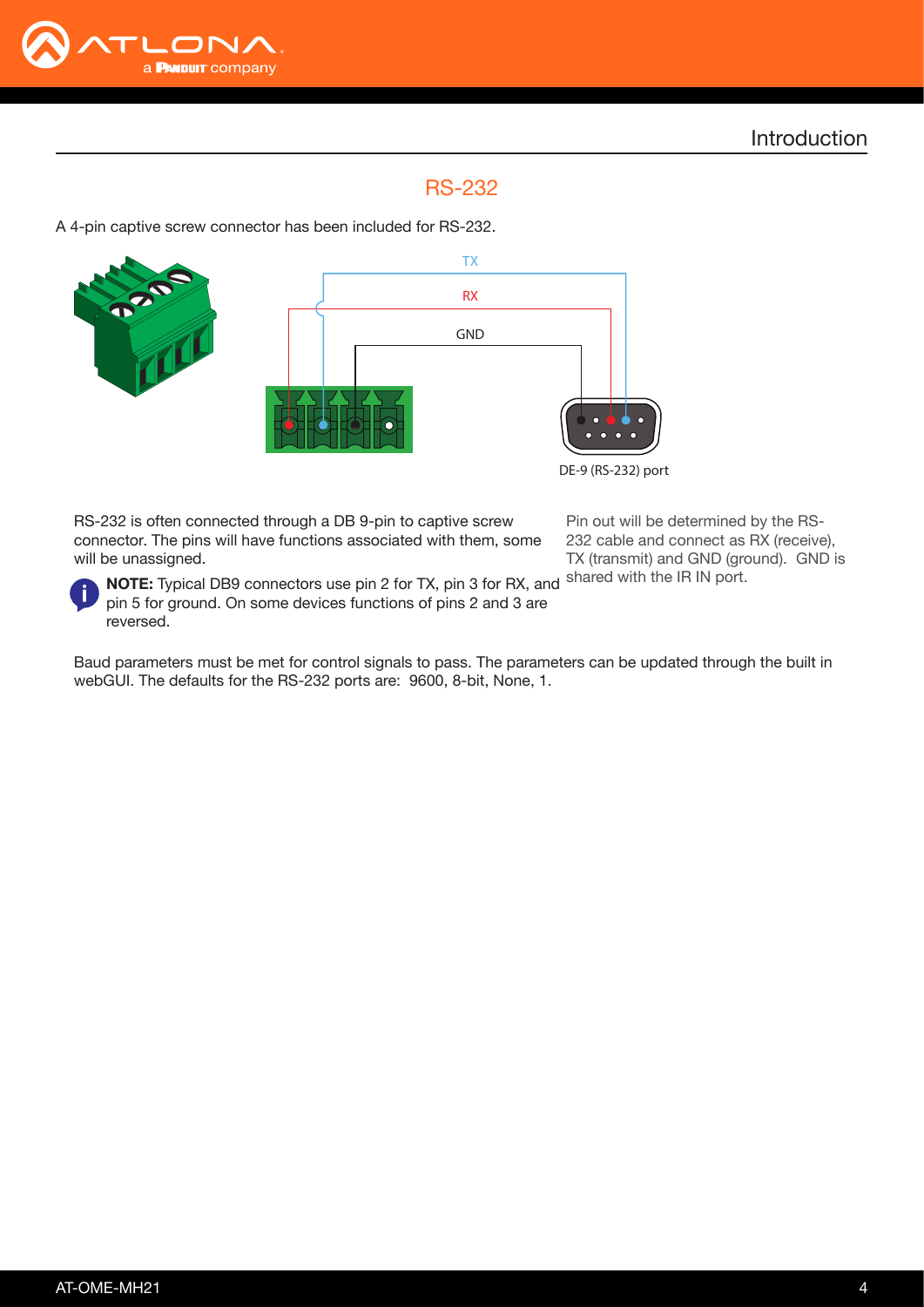

## **Commands**

| Command               | <b>Description</b>                                                            |
|-----------------------|-------------------------------------------------------------------------------|
| All#                  | Sets all input and outputs to the 1-to-1 state                                |
| <b>APwrOffTime</b>    | Sets the power-off time interval                                              |
| <b>AutoPwr</b>        | Enables or disables automatic power-off on the unit                           |
| <b>AutoSW</b>         | Enable or disables auto switching or display auto switching status            |
| <b>Blink</b>          | Enables or disables blinking of the <b>POWER</b> button on the front panel    |
| <b>ClilPAddr</b>      | Sets the IP address of the Telnet client                                      |
| CliMode               | Sets the login mode of the Telnet client                                      |
| <b>CliPass</b>        | Set the password for the Telnet client                                        |
| <b>CliPort</b>        | Sets the listening port of the Telnet client                                  |
| <b>CliUser</b>        | Sets the username for the Telnet client                                       |
| CommaWait             | Adds a 5 second delay between commands, when a comma is included              |
| <b>CSpara</b>         | Sets the baud rate, data bits, parity bit, and stop bits for the serial port  |
| <b>CtlType</b>        | Sets the control protocol used to communicate with the display device         |
| <b>EDIDMSet</b>       | Assigns an EDID to the specified input                                        |
| <b>EDIDOut</b>        | Copies the downstream EDID to memory.                                         |
| <b>HDCPSet</b>        | Sets the HDCP reporting mode for the specified input                          |
| help                  | Displays the available list of commands                                       |
| <b>InputBroadcast</b> | Enables or disables broadcast mode                                            |
| <b>InputFormat</b>    | Returns the video format on the specified input                               |
| <b>InputStatus</b>    | Displays the status for each input                                            |
| <b>IPCFG</b>          | Displays the current network settings for the AT-OME-MH21                     |
| <b>IPDHCP</b>         | Enables or disables DHCP mode on the AT-OME-MH21                              |
| <b>IPLogin</b>        | Enables or disables login credentials when starting a Telnet session          |
| <b>IPPort</b>         | Sets the Telnet listening port for the AT-OME-MH21                            |
| <b>IPQuit</b>         | Closes the current Telnet session                                             |
| <b>IPStatic</b>       | Sets the static IP address, subnet mask, and gateway for the AT-OME-MH21      |
| <b>IPTimeout</b>      | Specifies the time interval of inactivity before the Telnet session is closed |
| <b>IRSetCmd</b>       | Defines the IR command used by the AT-OME-MH21                                |
| <b>List EDID</b>      | Displays a list of available internal EDID data                               |
| Lock                  | Locks the front panel buttons                                                 |
| <b>Mreset</b>         | Resets the AT-OME-MH21 to factory-default settings                            |
| ProjSWMode            | Sets the time interval before the "display on" command is sent                |
| ProjWarmUpT           | Sets the display warm-up interval, in seconds                                 |
| <b>PWSTA</b>          | Displays the power status of the AT-OME-MH21                                  |
| RepCmdTime            | Sets the number of time a command will be sent                                |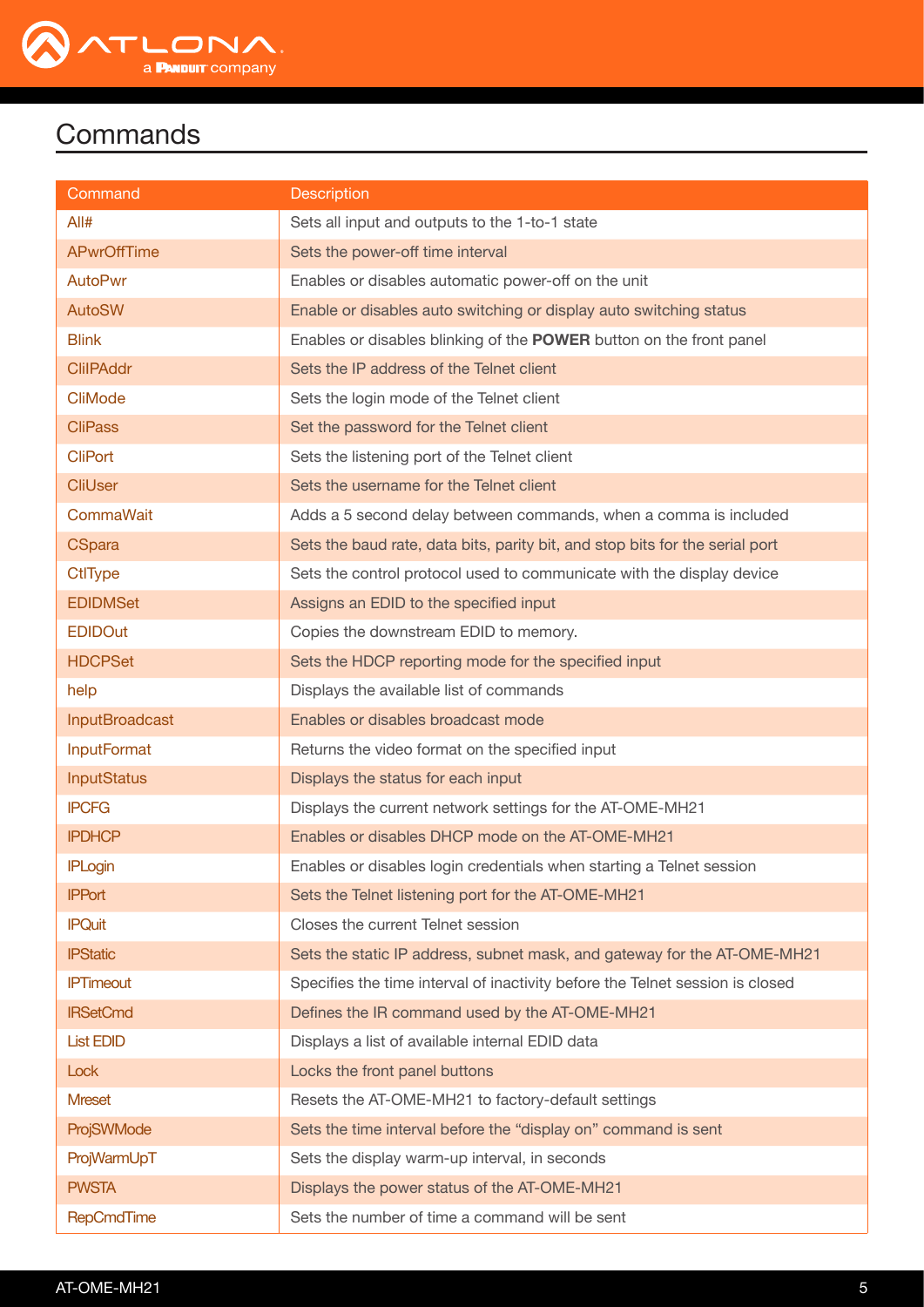

**Commands** 

| Command             | <b>Description</b>                                                         |
|---------------------|----------------------------------------------------------------------------|
| <b>RepeatCmd</b>    | Enables or disables the RepCmdTime feature                                 |
| <b>RHostName</b>    | Displays the hostname of the unit                                          |
| RS232zone           | Send a command from the RS-232 port of the AT-OME-MH21                     |
| <b>ScalerMode</b>   | Enables or disables the scaler on the AT-OME-MH21                          |
| <b>SetCmd</b>       | Assigns an RS-232 or IP command to the specified button on the front panel |
| <b>SHostName</b>    | Sets the hostname of the AT-OME-MH21                                       |
| <b>Status</b>       | Displays which input is routed to the HDMI output                          |
| <b>System</b>       | Displays the status of the AT-OME-MH21                                     |
| <b>TrigCEC</b>      | Triggers the stored CEC command                                            |
| <b>TrigIP</b>       | Triggers the stored IP command                                             |
| <b>TrigIR</b>       | Triggers the stored IR command                                             |
| <b>TrigRS</b>       | Triggers the stored RS-232 command                                         |
| <b>Type</b>         | Displays the model of the transmitter                                      |
| <b>Unlock</b>       | Unlocks the front panel buttons                                            |
| <b>UsbCSS</b>       | Enables or disables the USB-C Super Speed mode                             |
| <b>UsbHostRoute</b> | Sets the routing state of the USB host                                     |
| <b>UsbMode</b>      | Sets the USB mode for the AT-OME-MH21                                      |
| Version             | Displays the current firmware version of the AT-OME-MH21                   |
| <b>VOUTMute</b>     | Mutes / unmutes the output audio                                           |
| $x1\$               | Enables or disables video output on the HDMI port                          |
| $x1$ All            | Routes the specified input to all outputs                                  |
| x1AVx1              | Routes the specified input to the HDMI output                              |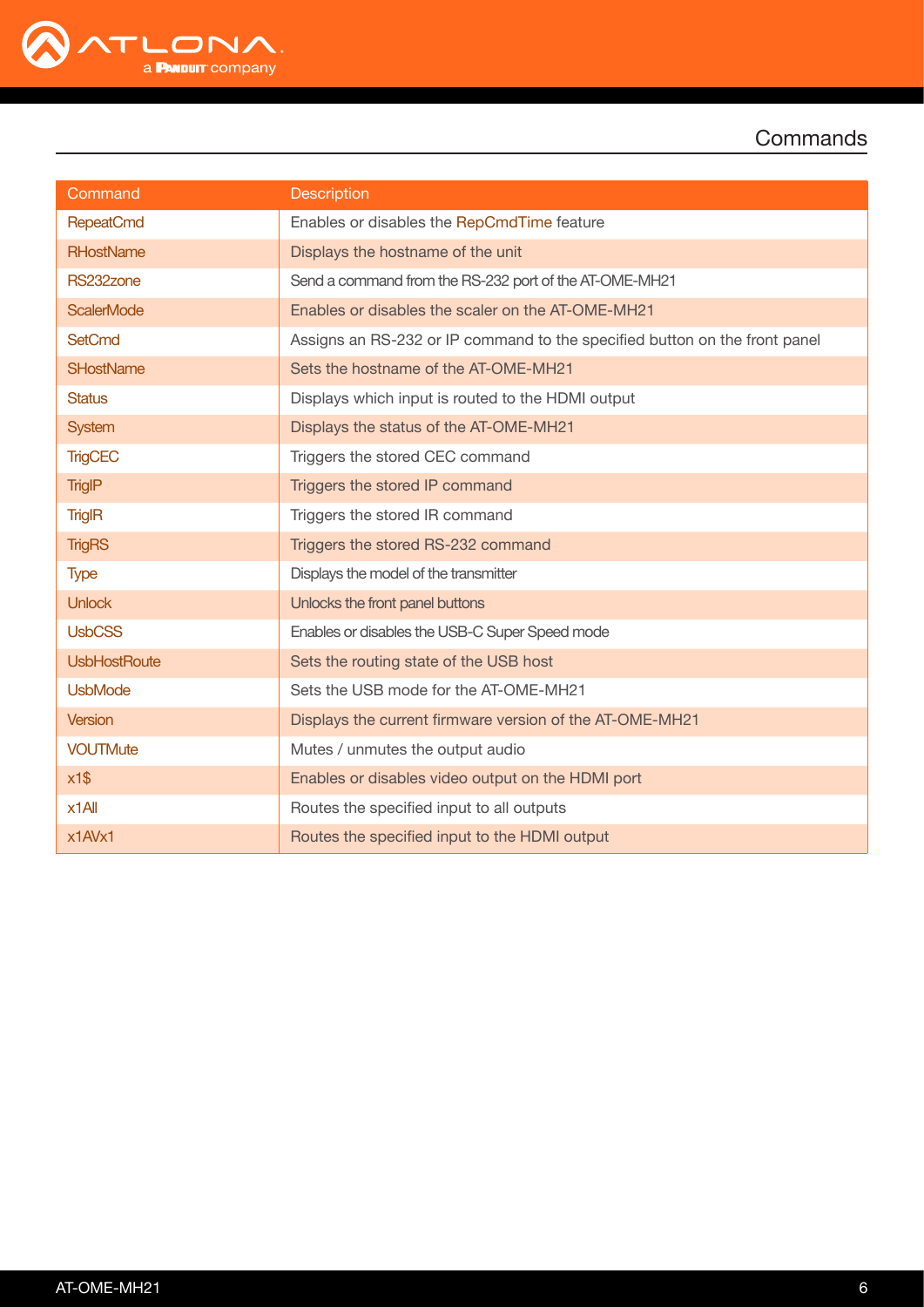

#### <span id="page-6-0"></span>All#

Resets all inputs and outputs to a 1-to-1 state. When set to the state, input 1 is routed to output 1, input 2 is routed to output 2, and so on.

**Syntax** 

APwrOffTime X

This command does not require any arguments

Example All#

Feedback x1AVx1

## <span id="page-6-1"></span>APwrOffTime

Set the time interval, in seconds, before the command to power-off the display is sent, once an A/V signal is no longer detected. Use the sta argument to display the current setting.

| Syntax        |  |
|---------------|--|
| APwrOffTime X |  |

| Parameter                         | <b>Description</b> | Range                       |
|-----------------------------------|--------------------|-----------------------------|
|                                   | Time interval      | 5  3600, sta                |
| <b>Example</b><br>APwrOffTime 120 |                    | Feedback<br>APwrOffTime 120 |

#### <span id="page-6-2"></span>AutoPwr

Enables or disables automatic power-off on the unit. Specify the sta argument to return the current state. Execute the APwrOffTime command to set the power-off time interval.

| Syntax  |  |
|---------|--|
| AutoPwr |  |

| Parameter                    | <b>Description</b> | Range                         |
|------------------------------|--------------------|-------------------------------|
|                              | State              | on, off, sta                  |
| <b>Example</b><br>AutoPwr on |                    | <b>Feedback</b><br>AutoPwr on |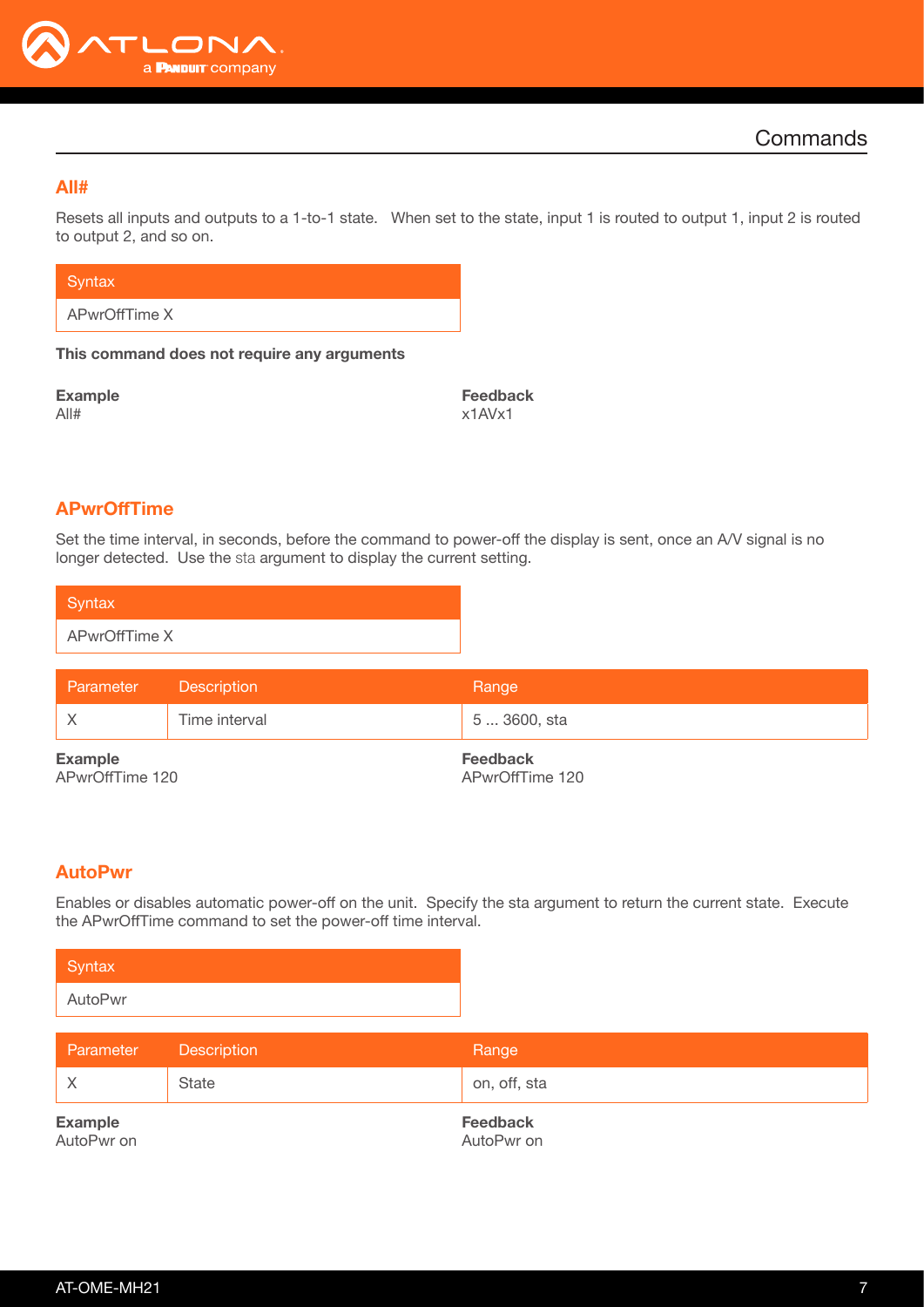

## <span id="page-7-0"></span>AutoSW

Enables or disables auto switching or display auto switching status.

| Syntax                      |                    |                              |
|-----------------------------|--------------------|------------------------------|
| AutoSW <sub>X</sub>         |                    |                              |
| Parameter                   | <b>Description</b> | Range                        |
| $\mathsf{X}$                | Value              | on, off, sta                 |
| <b>Example</b><br>AutoSW on |                    | <b>Feedback</b><br>AutoSW on |

#### <span id="page-7-1"></span>Blink

Enables or disables blinking of the POWER button on the front panel. When set to on, the POWER button will flash, alternating between red and blue, and can be used to physically identify the unit on a network. The POWER button will flash until the Blink off command is executed. on = enables blinking; off = disables blinking; sta = displays the current setting. The default setting is off.

| Syntax         |  |  |  |
|----------------|--|--|--|
| <b>Blink X</b> |  |  |  |

| Parameter                  | Description | Range                       |
|----------------------------|-------------|-----------------------------|
|                            | Value       | on, off, sta                |
| <b>Example</b><br>Blink on |             | <b>Feedback</b><br>Blink on |

#### <span id="page-7-2"></span>CliIPAddr

Sets the IP address of the controlled device. The IP address must be specified in dot-decimal notation. Use the sta argument to display the IP address of the device. DHCP must be disabled before using this command. Refer to the [IPDHCP](#page-14-1) command for more information.

| Syntax         |                    |                   |
|----------------|--------------------|-------------------|
| ClilPAddr X    |                    |                   |
|                |                    |                   |
| Parameter      | <b>Description</b> | Range             |
| $\times$       | IP address         | 0  255 (per byte) |
| <b>Example</b> |                    | <b>Feedback</b>   |

CliIPAddr 192.168.1.61

CliIPAddr 192.168.1.61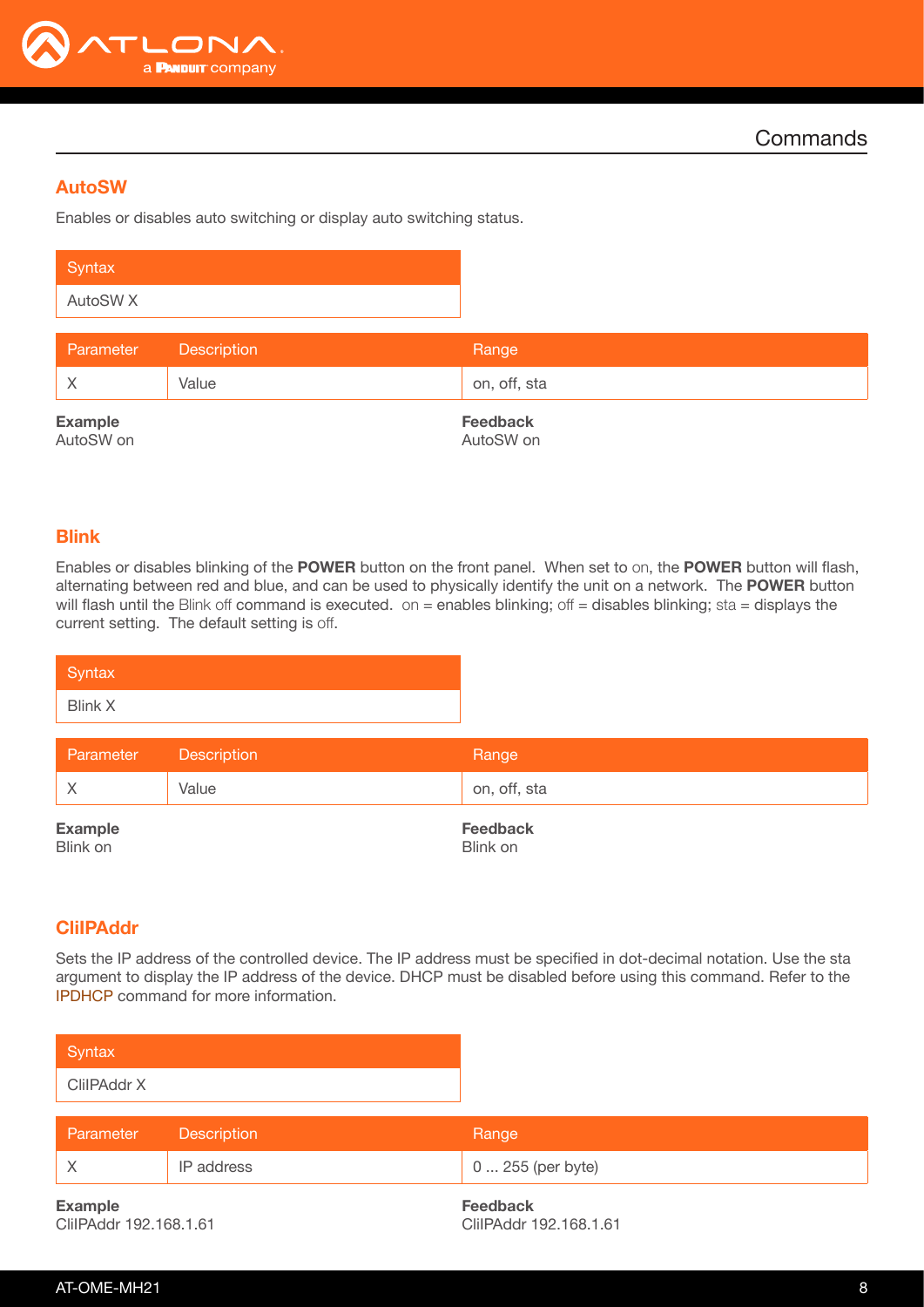

## <span id="page-8-0"></span>CliMode

Sets the login mode of the controlled device. login = requires login credentials, non-login = no login credentials required. Use the sta argument to display the current setting.

| Syntax    |  |
|-----------|--|
| CliMode X |  |

| Parameter                       | <b>Description</b> | Range                            |
|---------------------------------|--------------------|----------------------------------|
|                                 | Value              | login, non-login, sta            |
| <b>Example</b><br>CliMode login |                    | <b>Feedback</b><br>CliMode login |

#### <span id="page-8-1"></span>**CliPass**

Sets the password for the controlled device. Execute the CliPass command without arguments to display the current password. The default password is Atlona.

| Syntax    |  |  |
|-----------|--|--|
| CliPass X |  |  |

| Parameter                          | Description | Range                               |
|------------------------------------|-------------|-------------------------------------|
|                                    | Password    | 20 characters (max.)                |
| <b>Example</b><br>CliPass R3ind33r |             | <b>Feedback</b><br>CliPass R3ind33r |

## <span id="page-8-2"></span>CliPort

Sets the listening port for the controlled device. Use the sta argument to display the current listening port. The default port is 23. Use the sta argument to display the current setting.



| Parameter                    | Description | Range                         |  |
|------------------------------|-------------|-------------------------------|--|
|                              | Port        | 0  65535, sta                 |  |
| <b>Example</b><br>CliPort 50 |             | <b>Feedback</b><br>CliPort 50 |  |

AT-OME-MH21 9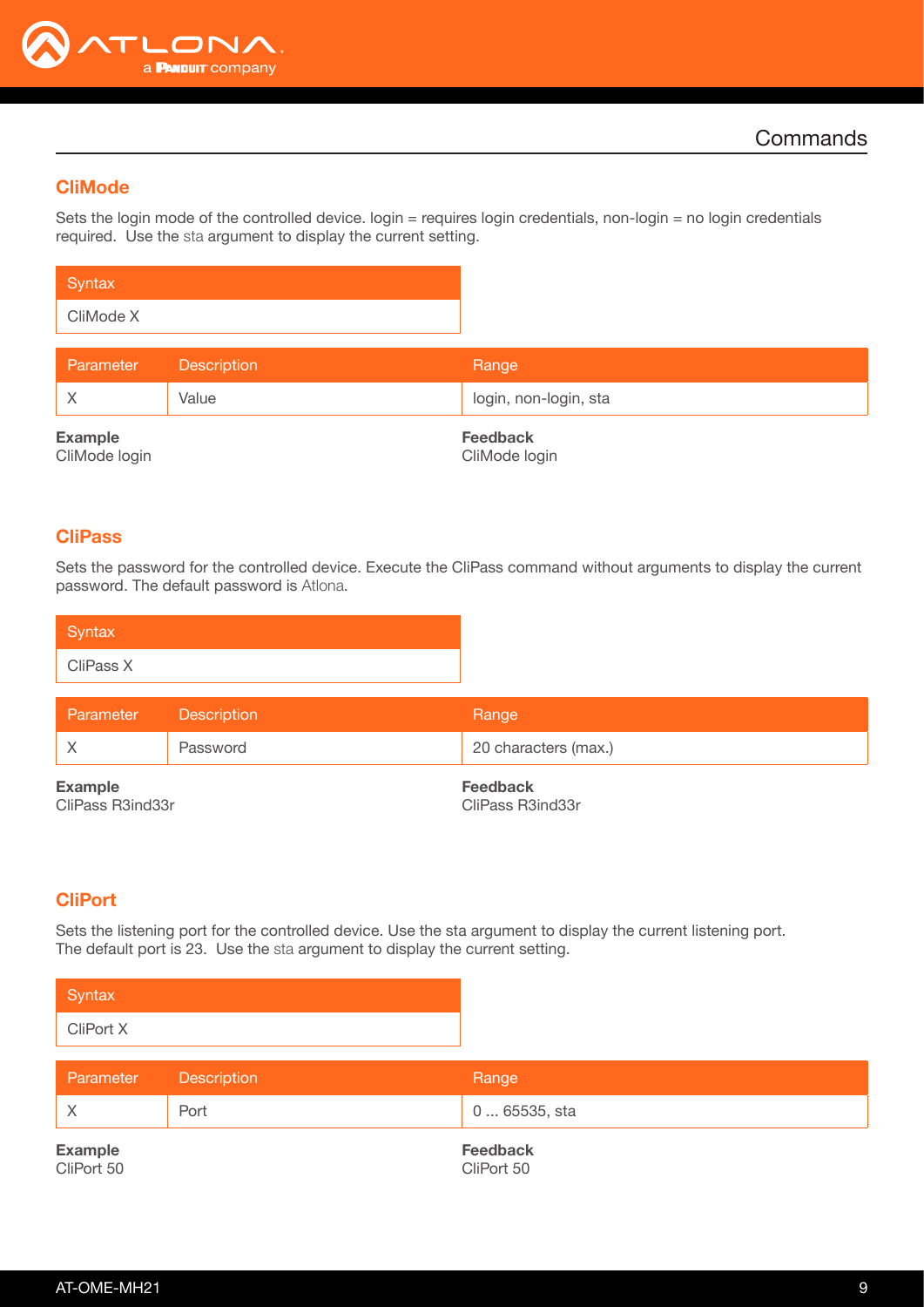

## <span id="page-9-0"></span>**CliUser**

Sets the username for the controlled device. Execute the CliUser command without arguments to display the current username.

| Syntax    |  |
|-----------|--|
| CliUser X |  |

| Parameter                         | <b>Description</b> | Range                              |
|-----------------------------------|--------------------|------------------------------------|
|                                   | Username           | 20 characters (max.)               |
| <b>Example</b><br>CliUser BigBoss |                    | <b>Feedback</b><br>CliUser BigBoss |

## <span id="page-9-1"></span>**CommaWait**

Creates a 5-second delay between commands, when multiple commands are specified in the Set command fields, under the RS-232/IP commands section of the web GUI. Refer to the User Manual for more information. on = enable, off = disable. Use the sta argument to display the current setting.

| Syntax      |                    |              |
|-------------|--------------------|--------------|
| CommaWait X |                    |              |
| Parameter   | <b>Description</b> | Range        |
| Χ           | Value              | on, off, sta |

Example CommaWait on

Feedback CommaWait on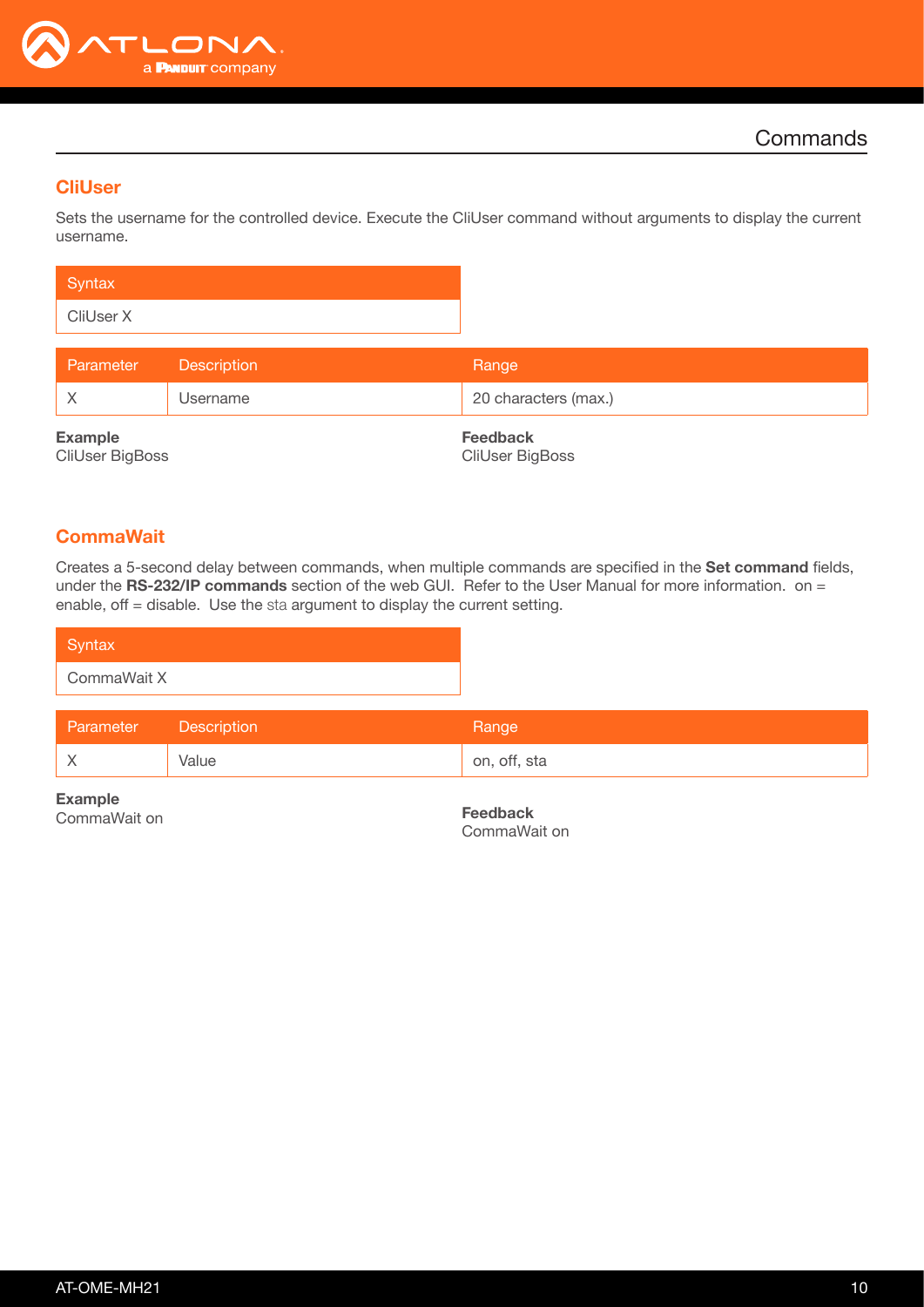

## <span id="page-10-0"></span>**CSpara**

Sets the baud rate, data bits, parity bit, and stop bits for the serial device. Use the sta argument to display the current serial port settings. Each argument must be separated by a comma; no spaces are permitted. Brackets must be used when executing this command.

| Syntax          |  |
|-----------------|--|
| CSpara[W,X,Y,Z] |  |

| Parameter                                             | <b>Description</b> | Range                                                            |
|-------------------------------------------------------|--------------------|------------------------------------------------------------------|
| W                                                     | Baud rate          | 2400, 4800, 9600, 19200, 38400, 57600, 115200                    |
| $\times$                                              | Data bits          | 7,8                                                              |
| V                                                     | Parity bit         | None, Odd, Even                                                  |
| Z                                                     | Stop bits          | 1, 2                                                             |
| <b>Example</b><br>CSpara[115200,8,0,1]<br>CSpara[sta] |                    | <b>Feedback</b><br>CSpara[115200,8,0,1]<br>CSpara [115200,8,0,1] |

## <span id="page-10-1"></span>**CtlType**

Sets the control protocol used to communicate with the display device. Use the sta argument to display the current setting.

| Syntax    |  |
|-----------|--|
| CtlType X |  |

| <b>Parameter</b> Description | Range                |
|------------------------------|----------------------|
| Value                        | rs-232, ip, cec, sta |

Example CtlType ip Feedback CtlType ip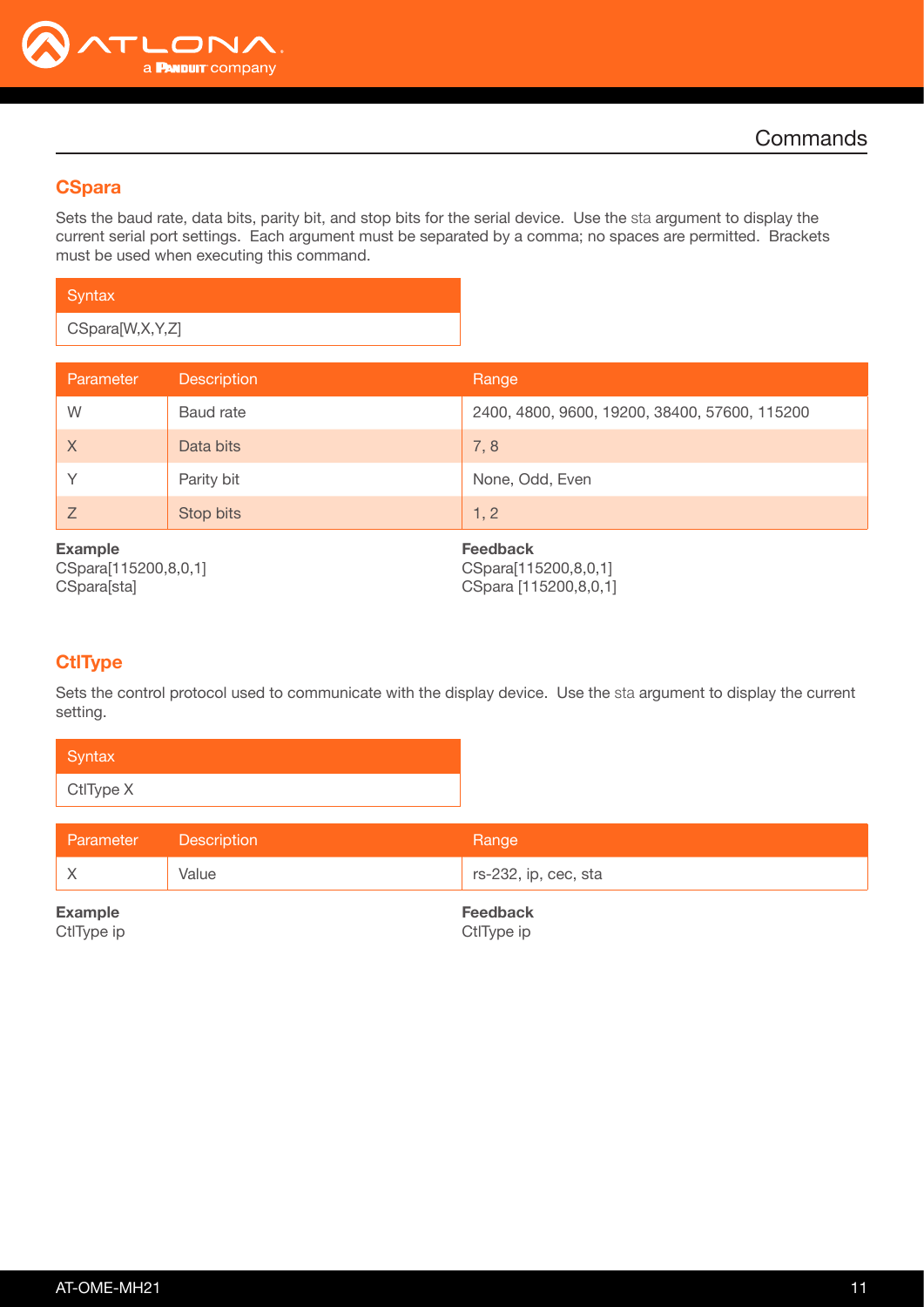

## <span id="page-11-0"></span>EDIDMSet

Assigns an EDID to the specified input. The EDID can be either one of the internal preprogrammed EDIDs or a custom EDID that can be stored in memory. A brief description of each preprogrammed EDID is listed in the table below. Specify the default argument to use the downstream EDID. Specify the save1 argument, in the second parameter, to use the EDID stored in memory. To return the EDID assigned to an input, use the sta argument.

| Syntax            |
|-------------------|
| <b>EDIDMSetXY</b> |

| <b>Parameter</b> | <b>Description</b> | Range                           |
|------------------|--------------------|---------------------------------|
|                  | Input              | . 2                             |
|                  | <b>EDID</b>        | default, int1  int7, save1, sta |

Example

EDIDMSet1 int3

Feedback EDIDMSet1 int3

| EDID (parameter Y) | <b>Description</b>   |
|--------------------|----------------------|
| int1               | ATL 3840x2160P60 2CH |
| int <sub>2</sub>   | ATL 1920x1200 2CH    |
| int <sub>3</sub>   | ATL 1920x1080P 2CH   |
| int4               | ATL 1366x768 2CH     |
| int <sub>5</sub>   | ATL 1280x800 2CH     |
| int <sub>6</sub>   | ATL 1280x720 2CH     |
| int7               | ATL 1024x768 2CH     |

#### <span id="page-11-1"></span>EDIDOut

Copies the downstream EDID to memory.

| Syntax           |  |
|------------------|--|
| <b>EDIDOut X</b> |  |

| Parameter                      | <b>Description</b> | Range                    |
|--------------------------------|--------------------|--------------------------|
|                                | Memory location    | mem1                     |
| <b>Example</b><br>EDIDOut mem1 |                    | Feedback<br>EDIDOut mem1 |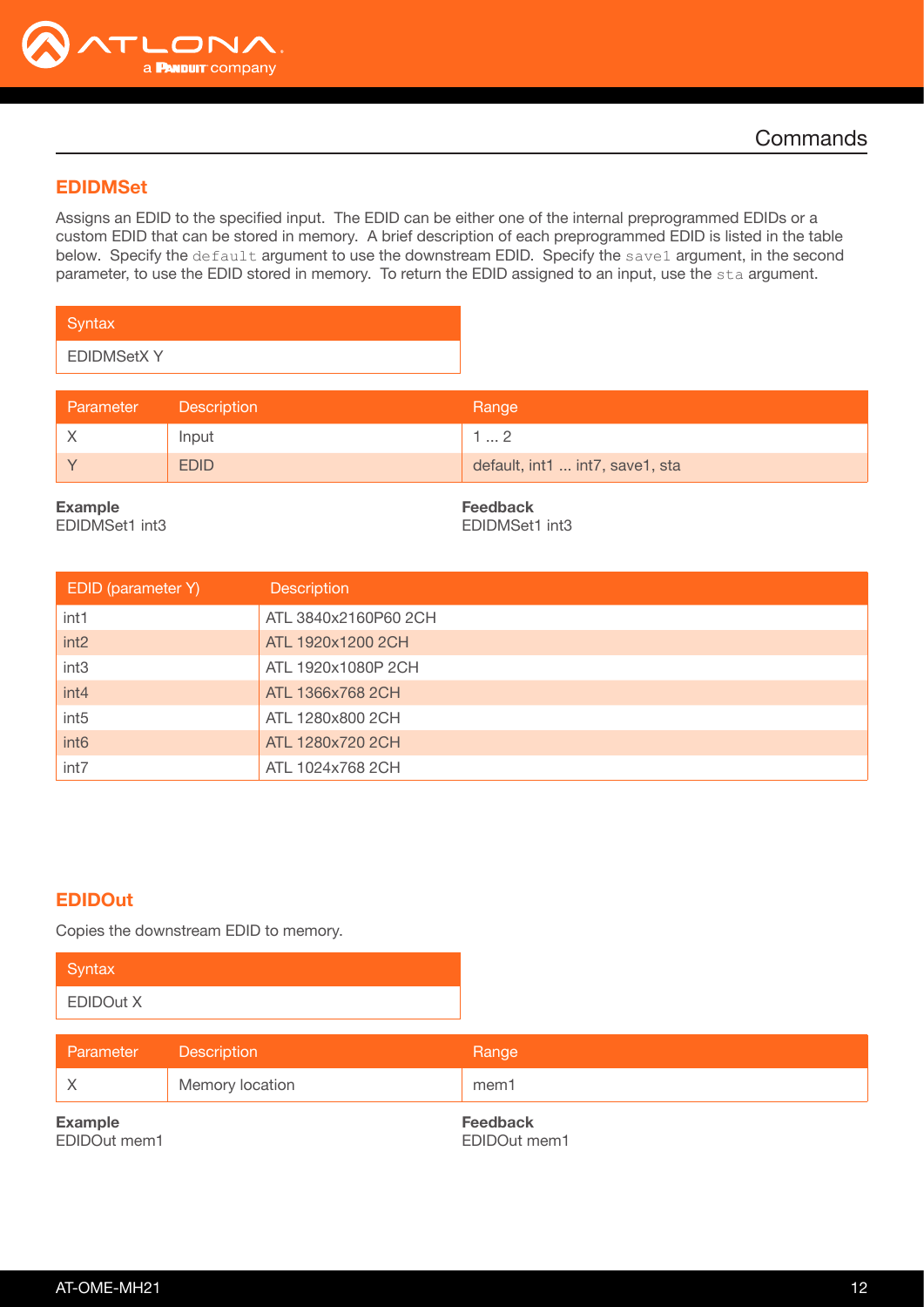

## <span id="page-12-0"></span>**HDCPSet**

Set the HDCP reporting mode of the specified port. Some computers will send HDCP content if an HDCP-compliant display is detected. on = reports to the source device that the display (sink) is HDCP-compliant, off = reports to the source device that the display (sink) is not HDCP-compliant (HDCP content will not be sent), auto = uses the attributes of the display device to accept or not accept HDCP content. Setting this value to off *does not* decrypt HDCP content. Use the sta argument to display the current setting.

| Syntax           |  |
|------------------|--|
| <b>HDCPSet X</b> |  |

| Parameter Description |       | Range              |
|-----------------------|-------|--------------------|
|                       | Value | on, off, auto, sta |
| $\equiv$              |       | $\sim$             |

Example HDCPSet 1 on Feedback HDCPSet 1 on

#### <span id="page-12-1"></span>help

Displays the list of available commands. To obtain help on a specific command, enter the help command followed by the name of the command.

| Syntax   |  |
|----------|--|
| help [X] |  |

| Parameter              | <b>Description</b>      | Range                                                                                                          |
|------------------------|-------------------------|----------------------------------------------------------------------------------------------------------------|
| $\times$               | Command name (optional) | Command                                                                                                        |
| <b>Example</b><br>help |                         | Feedback<br>help<br><b>PWSTA</b><br>System<br>Type<br>Version<br><b>Blink</b><br>$\sim 100$<br>$\sim$ 10 $\pm$ |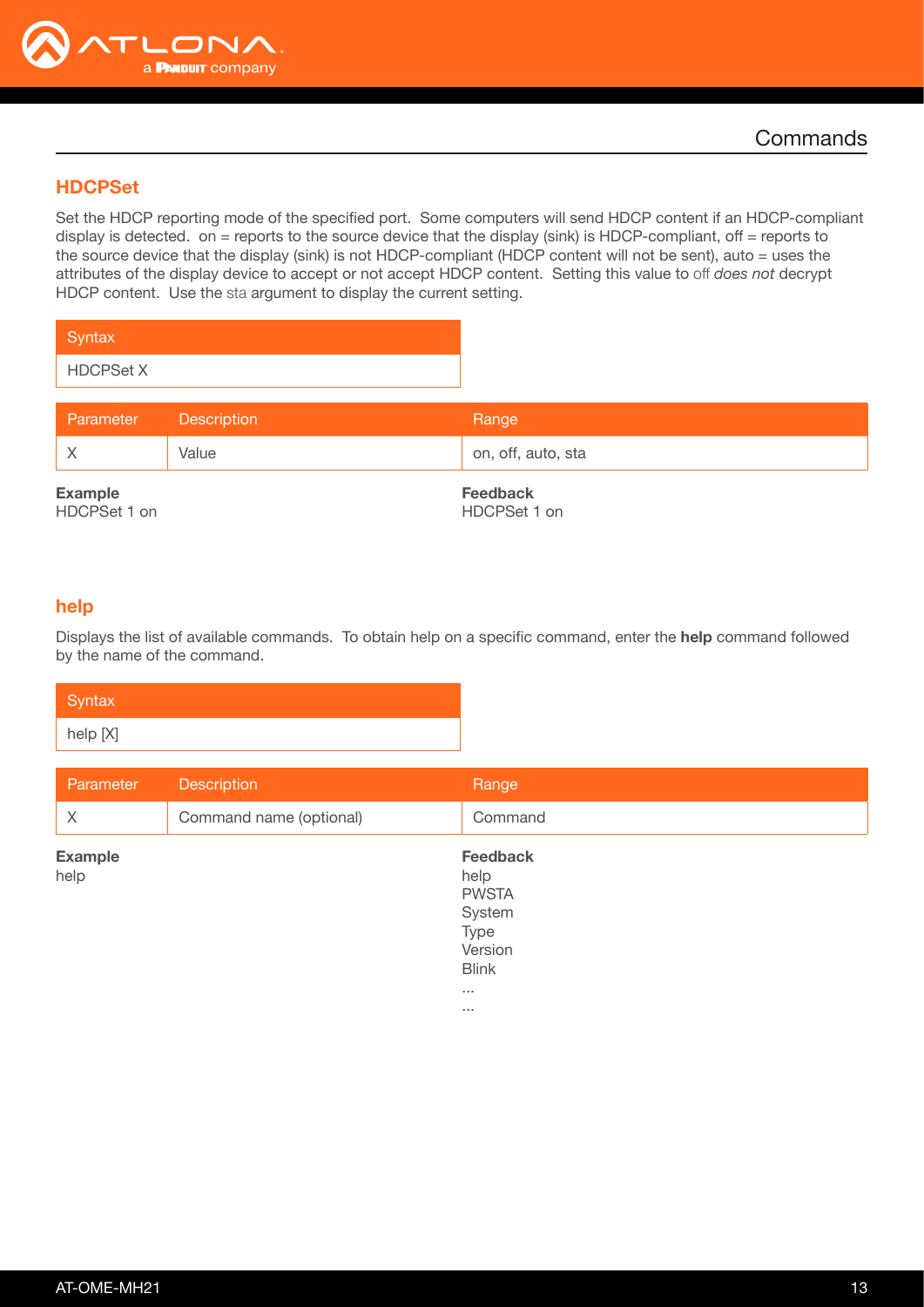

## <span id="page-13-0"></span>**InputBroadcast**

Enables or disables broadcast mode. The default setting is off.

| Syntax           |             |                 |
|------------------|-------------|-----------------|
| InputBroadcast X |             |                 |
| Parameter        | Description | Range           |
| $\times$         | State       | on, off, sta    |
| <b>Example</b>   |             | <b>Feedback</b> |

InputBroadcast on

Feedback InputBroadcast on

#### <span id="page-13-1"></span>InputFormat

Returns the video format on the specified input. No space should exist between the command and the argument.

| Syntax       |  |  |
|--------------|--|--|
| InputFormatX |  |  |

| Parameter      | Description | Range           |
|----------------|-------------|-----------------|
|                | Input       | .               |
| <b>Example</b> |             | <b>Feedback</b> |

InputFormat1

Feedback 3840x2160P29:8Bits RGB

#### <span id="page-13-2"></span>**InputStatus**

Displays the status of the specified input as either a 0 or 1. If a source is detected on the input, then a 1 will be displayed. Inputs with no source connected will display a 0.

| Syntax       |
|--------------|
| InputStatusX |

| <b>Parameter</b>         | <b>Description</b> | Range               |
|--------------------------|--------------------|---------------------|
|                          | User name          | 20 characters (max) |
| المناسب ويستحدث والتناقي |                    | For a alla a called |

Example InputStatus1 Feedback InputStatus1 1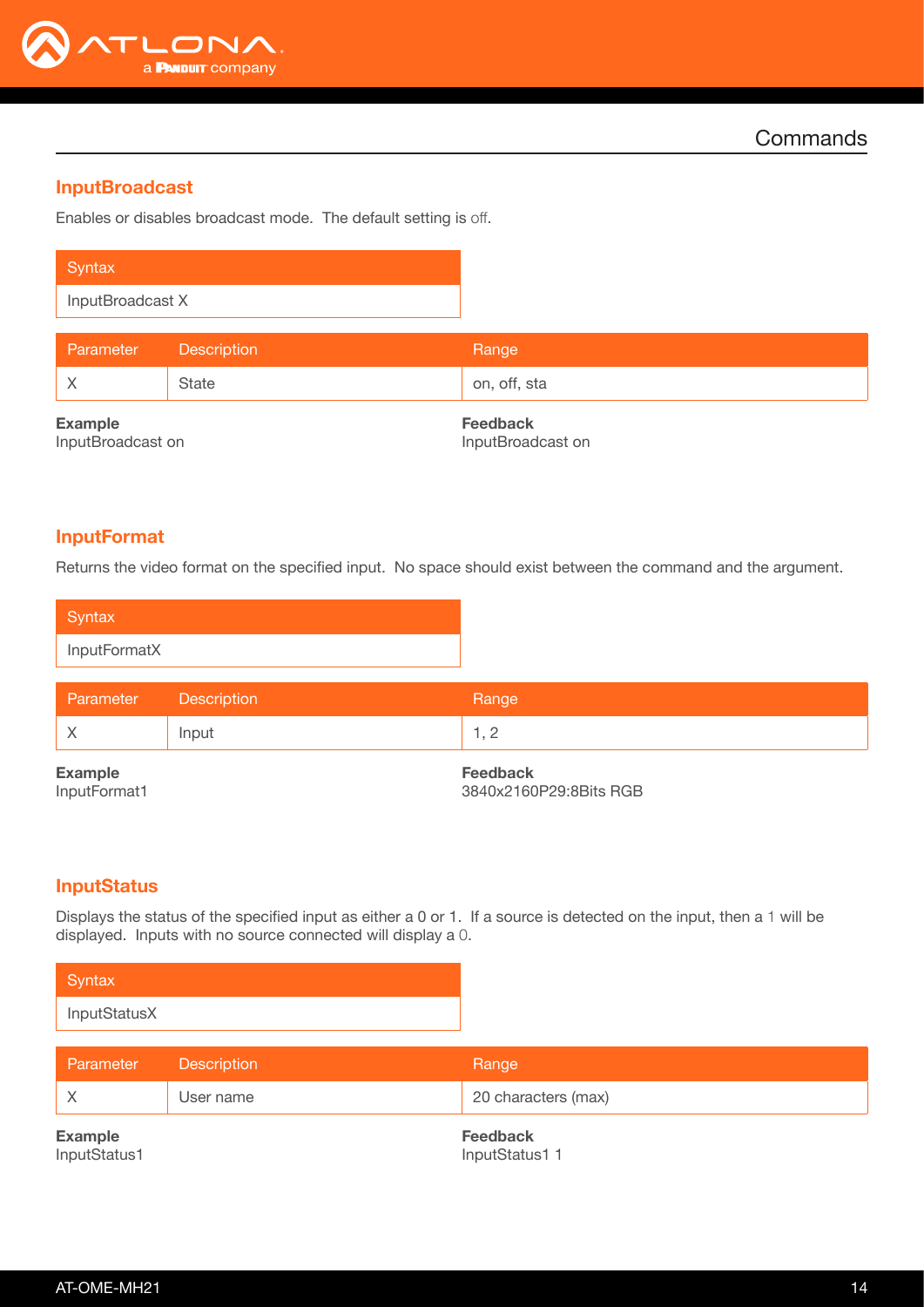

**Commands** 

## <span id="page-14-0"></span>IPCFG

Displays the current network settings for the AT-OME-MH21.

**Syntax** 

IPCFG

This command does not require any parameters

Example IPCFG

Feedback IP Addr 192.168.11.176 Netmask 255.255.255.0 Gateway 192.168.11.1 IP Port 23

## <span id="page-14-1"></span>IPDHCP

Enables or disables DHCP mode on the AT-OME-MH21. on = DHCP mode ON; off = DHCP mode OFF; sta = displays the current setting. If this feature is disabled, then a static IP address must be specified. The default setting  $is$  DHCP = ON.

| Syntax          |  |  |
|-----------------|--|--|
| <b>IPDHCP X</b> |  |  |

| Parameter<br><b>Description</b> | Range        |
|---------------------------------|--------------|
| Value                           | on, off, sta |

Example IPDHCP on Feedback IPDHCP on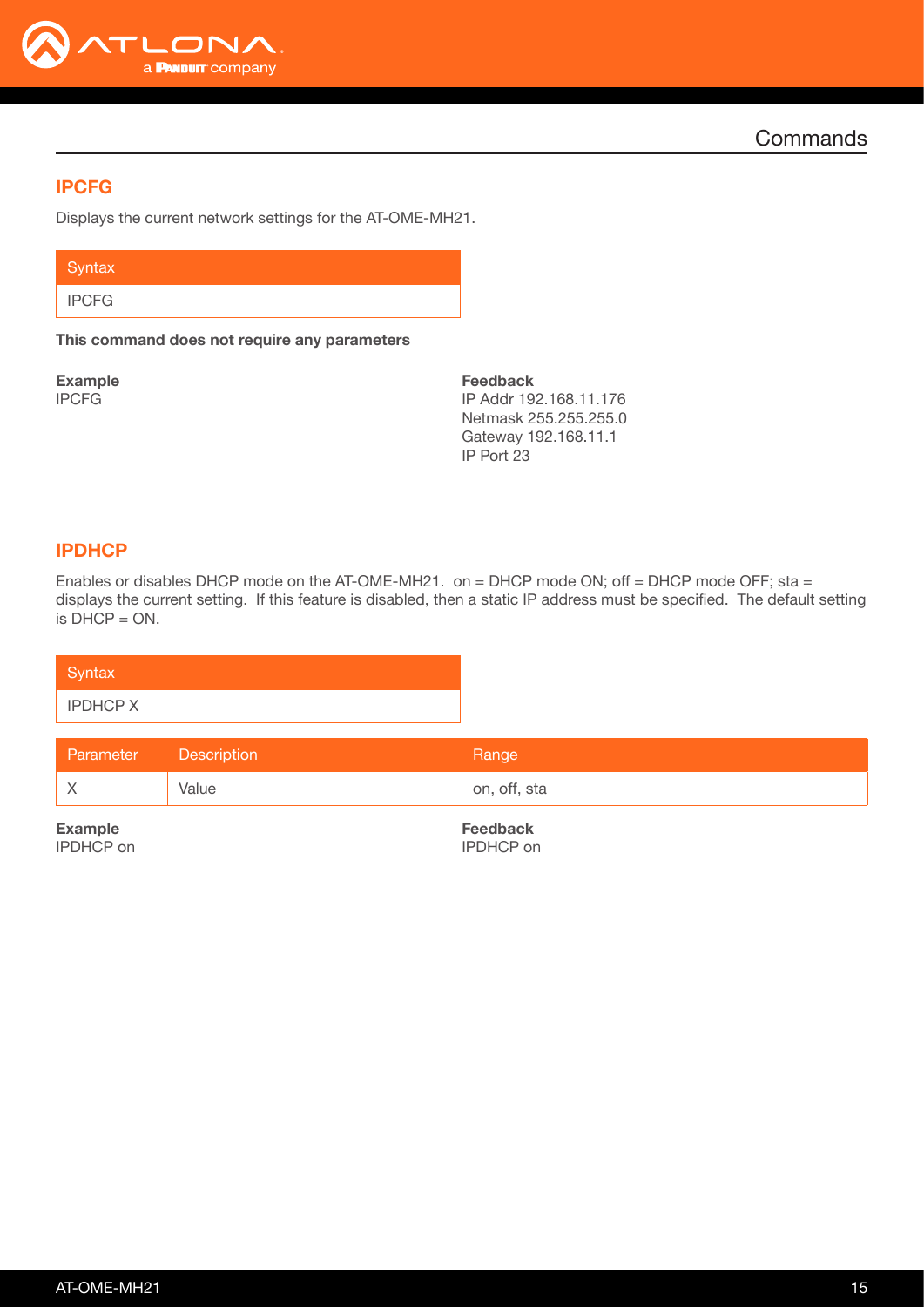

## <span id="page-15-0"></span>IPLogin

Enables or disables the use of login credentials when initiating a Telnet session on the AT-OME-MH21. If this feature is set to on, then the AT-OME-MH21 will prompt for both the username and password. Use the same credentials as the web GUI. on = login credentials required; off = no login required. Use the sta argument to display the current setting. The default setting is on.

| Syntax    |  |
|-----------|--|
| IPLogin X |  |

| Parameter Description |       | Range        |
|-----------------------|-------|--------------|
|                       | Value | on, off, sta |

Example IPLogin off Feedback IPLogin off

#### <span id="page-15-1"></span>IPPort

Sets the TCP/IP listening port for the AT-OME-MH21.

| Syntax          |  |
|-----------------|--|
| <b>IPPort X</b> |  |

| Parameter      | <b>Description</b> | Range           |
|----------------|--------------------|-----------------|
|                | Port               | 0  65535, sta   |
| <b>Example</b> |                    | <b>Feedback</b> |

IPPort 230

IPPort 230

## <span id="page-15-2"></span>**IPQuit**

Closes the current Telnet session.

| Syntax        |  |  |  |
|---------------|--|--|--|
| <b>IPQuit</b> |  |  |  |

This command does not require any arguments

Example IPPort 230 Feedback IPPort 230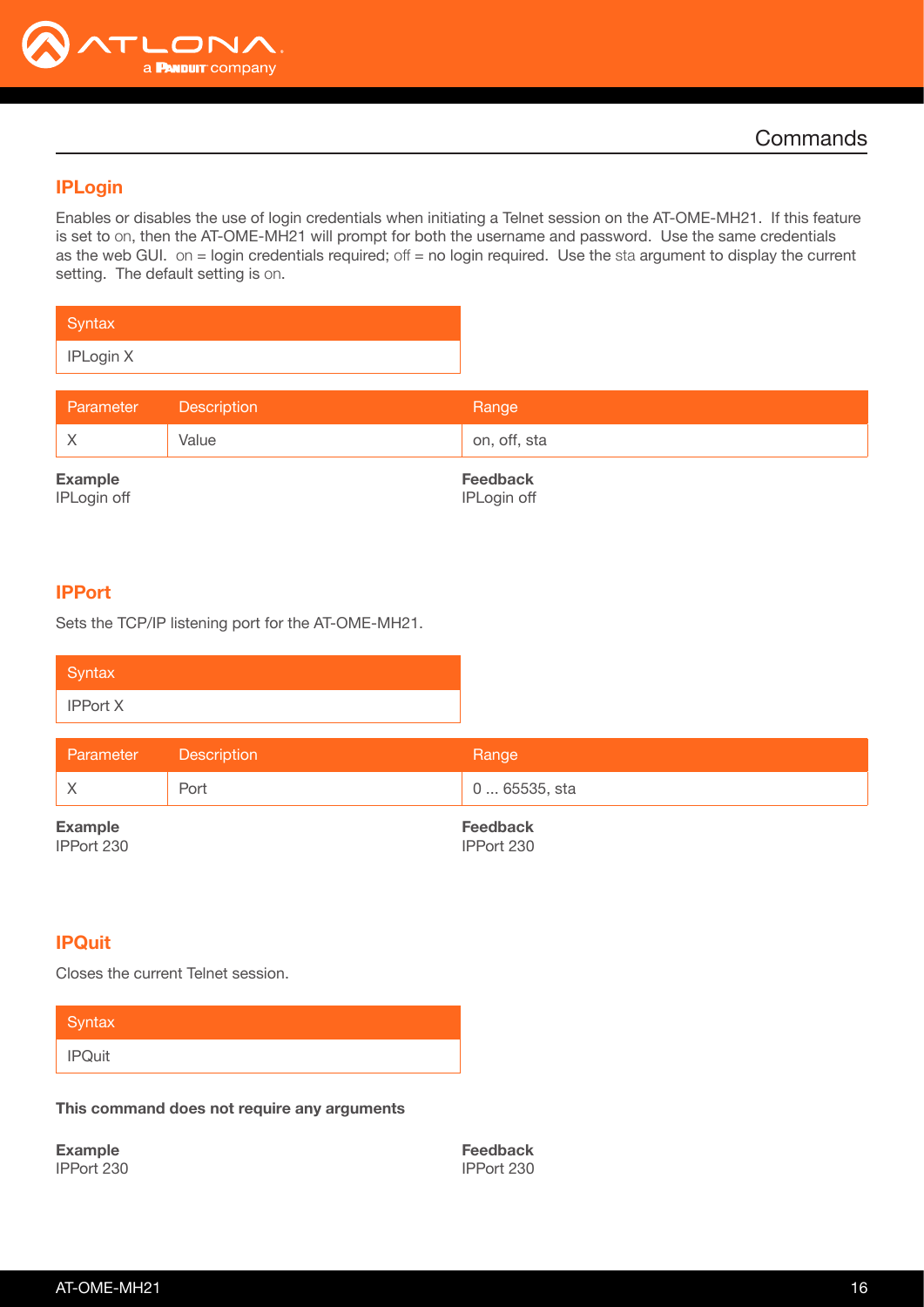

## <span id="page-16-0"></span>**IPStatic**

Sets the static IP address, subnet mask, and gateway (router) address of the AT-OME-MH21. Before using this command, DHCP must be disabled on the AT-OME-MH21. Refer to the [IPDHCP](#page-14-1) command for more information. Each argument must be entered in dot-decimal notation and separated by a space. The default static IP address of the AT-OME-MH21 is 192.168.1.254.

| Syntax         |  |
|----------------|--|
| IPStatic X Y Z |  |

| Parameter      | <b>Description</b> | Range             |
|----------------|--------------------|-------------------|
| X              | IP address         | 0  255 (per byte) |
|                | Subnet mask        | 0  255 (per byte) |
|                | Gateway (router)   | 0  255 (per byte) |
| <b>Example</b> |                    | <b>Feedback</b>   |

IPStatic 192.168.1.112 255.255.255.0 192.168.1.1

IPStatic 192.168.1.112 255.255.255.0 192.168.1.1

## <span id="page-16-1"></span>**IPTimeout**

Specifies the time interval of inactivity before the TCP/IP session is terminated. When terminated, both the Telnet and web GUI session will be closed. The default setting is 300 seconds.

| Parameter | <b>Description</b>    | Range         |
|-----------|-----------------------|---------------|
|           | Interval (in seconds) | $\dots$ 60000 |

Example IPTimeout 300 Feedback IPTimeout 300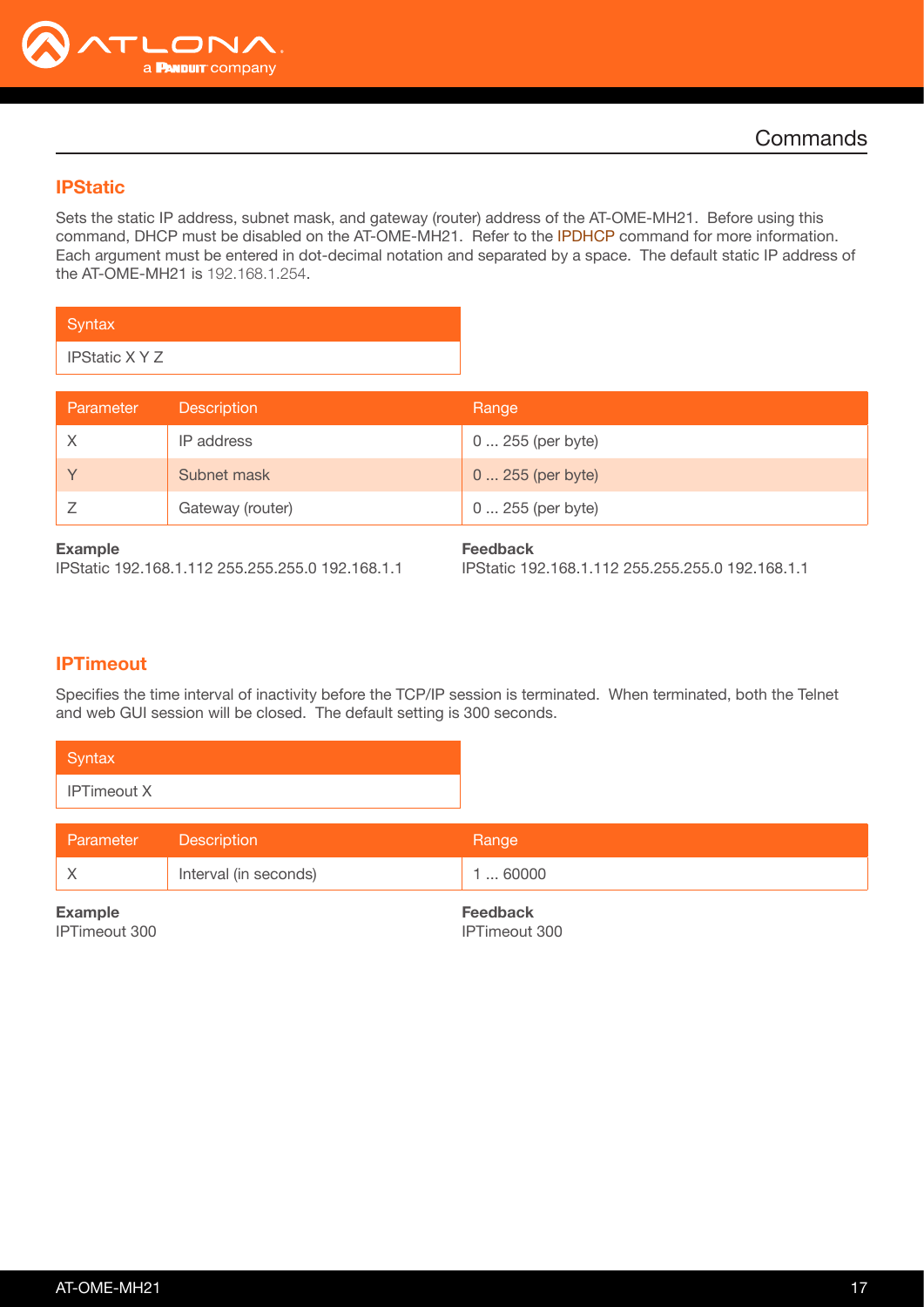

## <span id="page-17-0"></span>IRSetCmd

Defines the IR command used by the AT-OME-MH21 to perfom the specified function on the display (sink) device. For example, to define the "display off" command, use the off argument as the first parameter, then locate the equivalent "power off" command for the display by consulting the display's User Manual. Specify the command as the second argument.

| Syntax        |  |
|---------------|--|
| IRSetCmd X[Y] |  |

| Parameter | <b>Description</b> | Range                                             |
|-----------|--------------------|---------------------------------------------------|
|           | Action             | on, off, vol+, vol-, mute, muteon, muteoff, input |
|           | Command            | String, sta                                       |

Example IRSetCmd off poweroff Feedback IRSetCmd off poweroff

## <span id="page-17-1"></span>List EDID

Displays the full of internal EDID banks and their corresponding numbers.

| Syntax    |  |  |
|-----------|--|--|
| List EDID |  |  |

#### This command does not require any arguments

Example List EDID

#### Feedback

IntEDID\_1:ATL 3840x2160P60 2CH IntEDID\_2:ATL 1920x1200 2CH IntEDID\_3:ATL 1920x1080P 2CH IntEDID\_4:ATL 1366x768 2CH IntEDID\_5:ATL 1280x800 2CH IntEDID\_6:ATL 1280x720 2CH IntEDID\_7:ATL 1024x768 2CH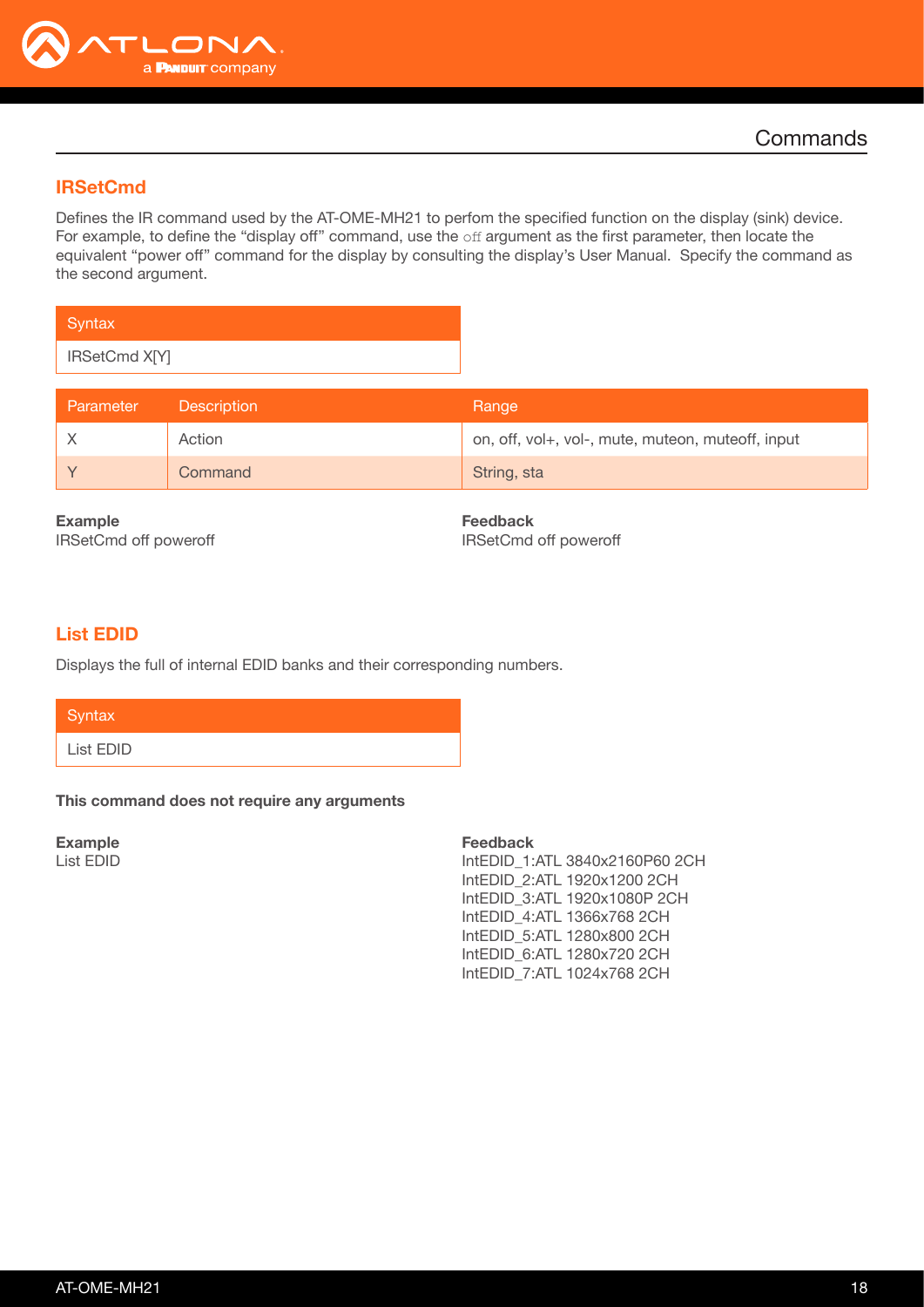

## <span id="page-18-0"></span>Lock

Locks the buttons on the front panel. This feature is useful when the unit is installed in a rack environment or other remote location, to prevent accidental pressing of the front-panel buttons. Also refer to the [Unlock](#page-25-2) command.

| Syntax <sup>1</sup> |  |
|---------------------|--|
| Lock                |  |

This command does not require any parameters

Example Lock

Feedback Lock

#### <span id="page-18-1"></span>Mreset

Resets the AT-OME-MH21 to factory-default settings.

**Syntax** 

Mreset

This command does not require any parameters

Example

Mreset

Feedback Mreset

#### <span id="page-18-2"></span>ProjSWMode

Sets the time interval before the "display on" command is sent. This value should be the same as the projector's delay setting. Use the sta argument to display the current setting.

| Syntax                           |                    |                                   |
|----------------------------------|--------------------|-----------------------------------|
| ProjSWMode X                     |                    |                                   |
| Parameter                        | <b>Description</b> | Range                             |
| $\times$                         | Time interval      | 0  300, sta                       |
| <b>Example</b><br>ProjSWMode 120 |                    | <b>Feedback</b><br>ProjSWMode 120 |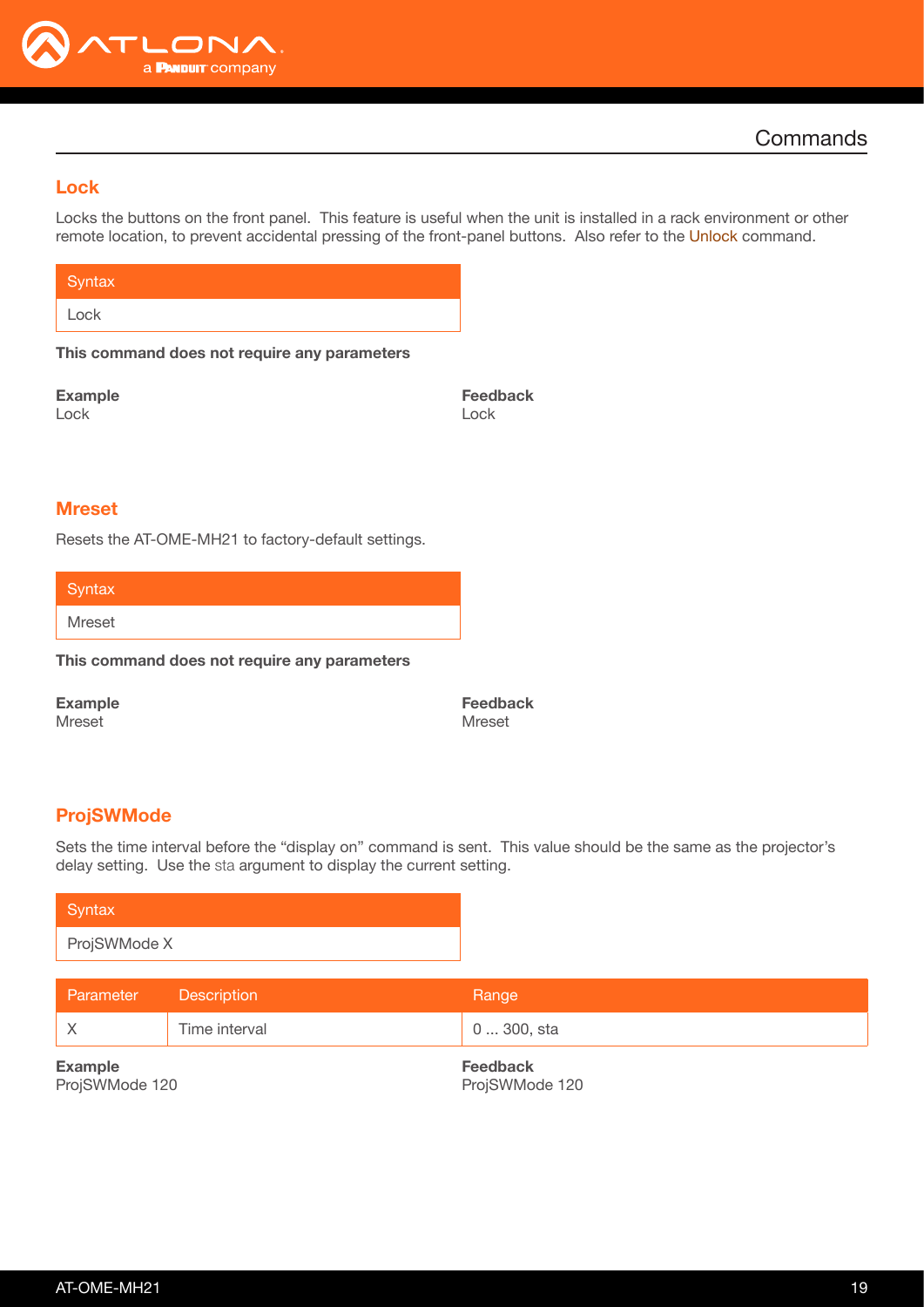

## <span id="page-19-0"></span>ProjWarmUpT

Sets the display warm-up interval, in seconds. During this time, the display will not accept any commands until the "power on" command has been processed. Use the sta argument to display the current setting.

| Syntax        |
|---------------|
| ProjWarmUpT X |

| <b>Parameter</b>      | <b>Description</b> | Range                   |
|-----------------------|--------------------|-------------------------|
|                       | Time interval      | 0  300, sta             |
| <b>Example</b><br>_ _ |                    | <b>Feedback</b><br>_ ._ |

ProjWarmUpT 120

ProjSWMode 120

## <span id="page-19-1"></span>PWSTA

Displays the current power state of the AT-OME-MH21.

| Syntax <sup>1</sup> |  |  |  |
|---------------------|--|--|--|
| <b>PWSTA</b>        |  |  |  |

#### This command does not require any parameters

Example PWSTA

Feedback PWON

#### <span id="page-19-2"></span>RepCmdTime

Sets the number of time a command will be sent. Some devices may require that a command be sent multiple times before an acknowledge message is sent back to the AT-OME-MH21. Specify the sta argument to display the current setting.

| Syntax       |
|--------------|
| RepCmdTime X |

| Parameter                      | <b>Description</b>      | Range                           |
|--------------------------------|-------------------------|---------------------------------|
|                                | Times to repeat command | 2  4, sta                       |
| <b>Example</b><br>RepCmdTime 3 |                         | <b>Feedback</b><br>RepCmdTime 3 |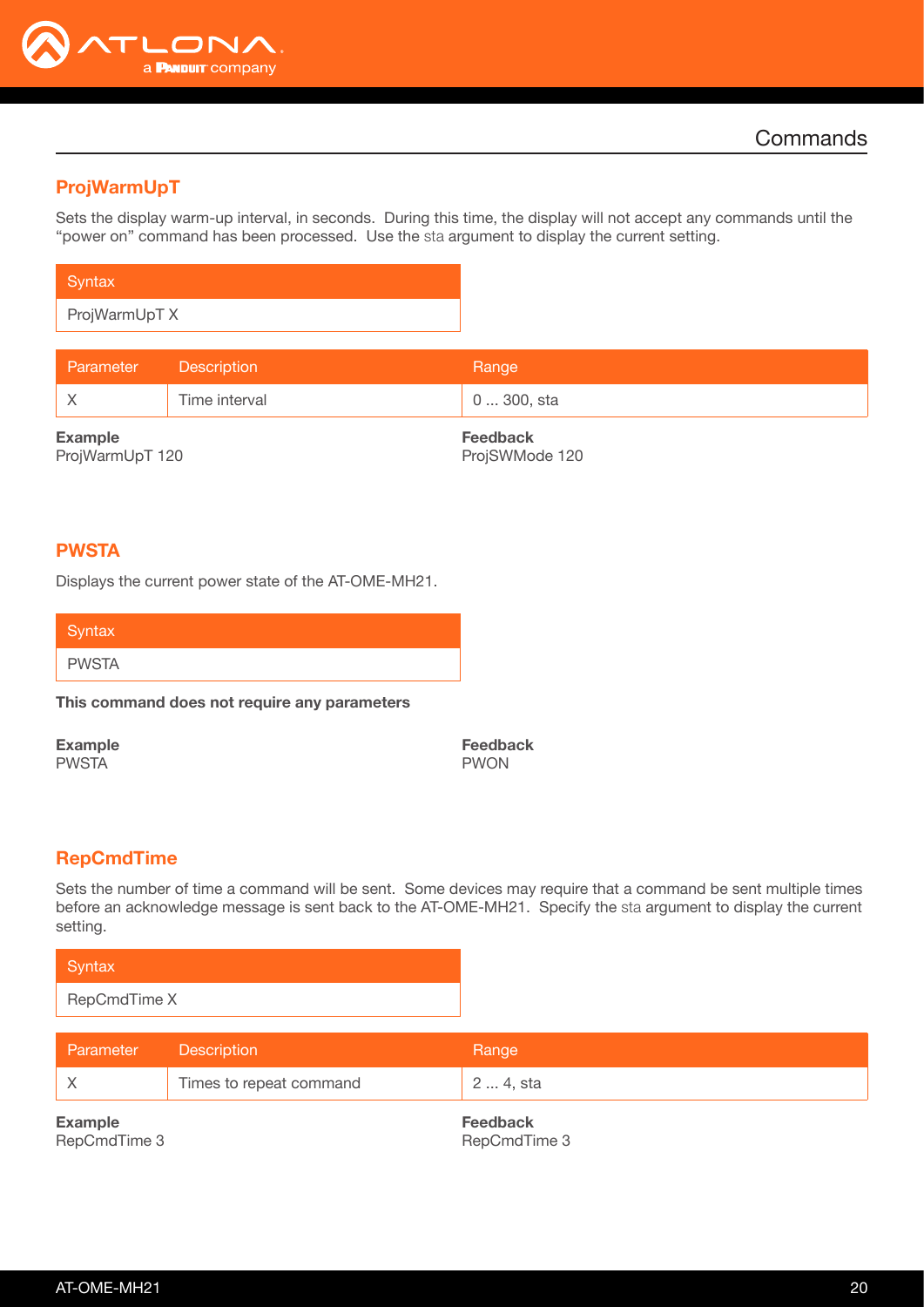

## <span id="page-20-0"></span>**RepeatCmd**

Enables or disables the [RepCmdTime](#page-19-2) feature. Specify the sta argument to display the current setting.

| Syntax      |  |
|-------------|--|
| RepeatCmd X |  |

| Parameter | <b>Description</b> | Range        |
|-----------|--------------------|--------------|
|           | <b>Status</b>      | on, off, sta |
|           |                    |              |

Example RepeatCmd on Feedback RepeatCmd on

#### <span id="page-20-1"></span>**RHostName**

Displays the hostname of the unit. Execute the [SHostName](#page-22-0) command to set the hostname.

| Syntax    |  |
|-----------|--|
| RHostName |  |

This command does not require any parameters

Example RHostName Feedback RHostName OMEMH21-068823

#### <span id="page-20-2"></span>RS232zone

Sends commands to the HDBaseT device. Refer to the User Manual of the display device for a list of available commands. Brackets must be used when specifying the command argument. The command line must not contain any spaces.



| Parameter | <b>Description</b> | Range  |
|-----------|--------------------|--------|
|           | Command            | String |

Example RS232zone[poweron] Feedback RS232zone[poweron]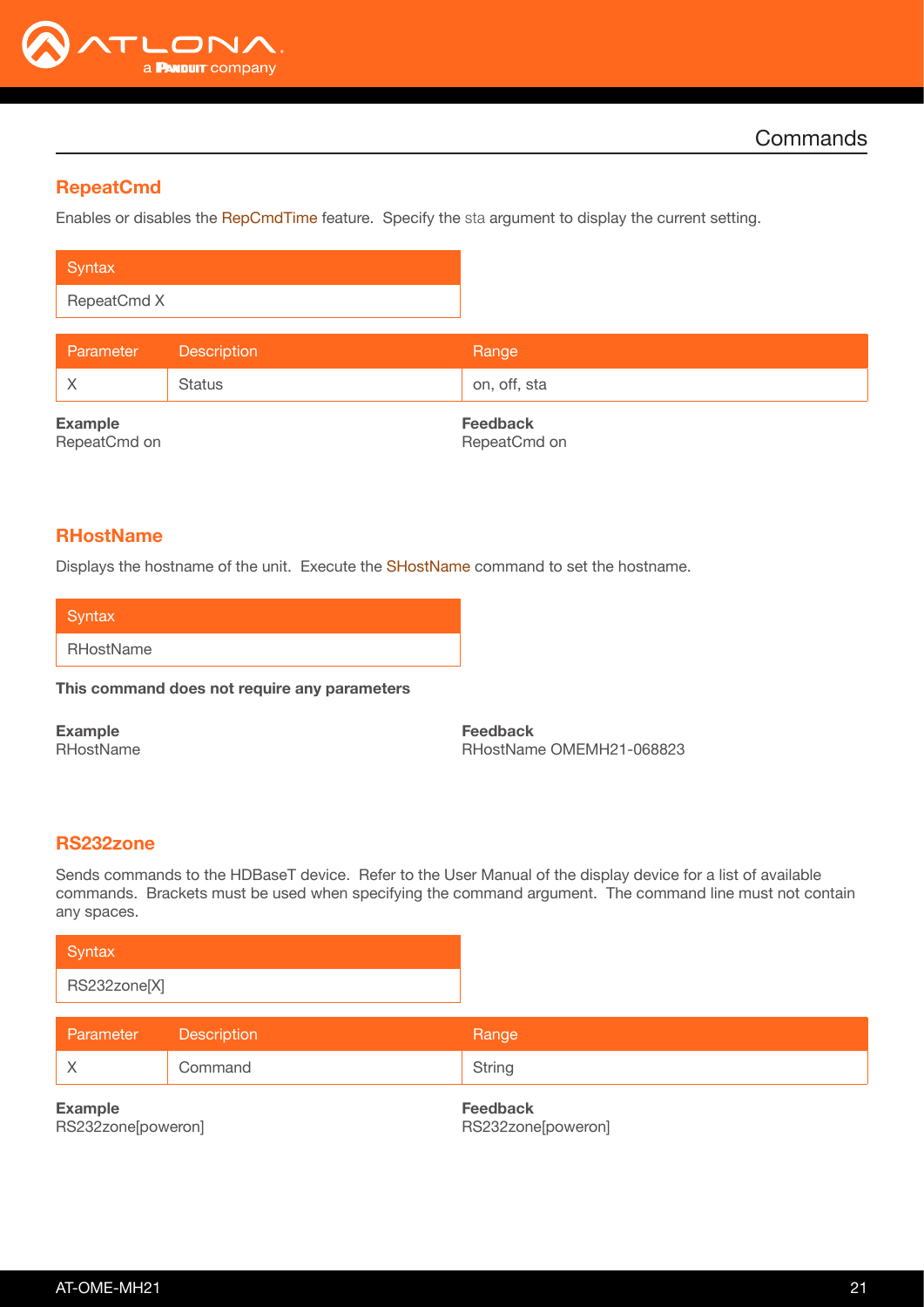

## <span id="page-21-0"></span>**ScalerMode**

Sets the scaler mode. When set to OFF, the scaler is bypassed, and the output signal will be the same as the input signal. The default value is OFF. Specify the sta argument to return the current setting.

| Syntax       |  |
|--------------|--|
| ScalerMode X |  |

| Parameter                       | <b>Description</b> | Range                            |
|---------------------------------|--------------------|----------------------------------|
|                                 | State              | on, off, sta                     |
| <b>Example</b><br>ScalerMode on |                    | <b>Feedback</b><br>ScalerMode on |

## <span id="page-21-1"></span>**SetCmd**

Defines the command used by the AT-OME-MH21, to perfom the specified function on the display (sink) device. For example, to define the "power off" command, locate the equivalent "power off" command for the display by consulting the display's User Manual. Once the desired command is located, assign it to the equivalent command used by the AT-OME-MH21.

| Syntax      |  |  |
|-------------|--|--|
| SetCmd X[Y] |  |  |

| Parameter | <b>Description</b>          | Range                                             |
|-----------|-----------------------------|---------------------------------------------------|
|           | Action                      | on, off, vol+, vol-, mute, fbkoff, fbkon, fbkmute |
|           | End-of-Line (EOL) character | None, CR, LF, CRLF, Space                         |

Example SetCmd on CRLF Feedback SetCmd on CRLF [PWON]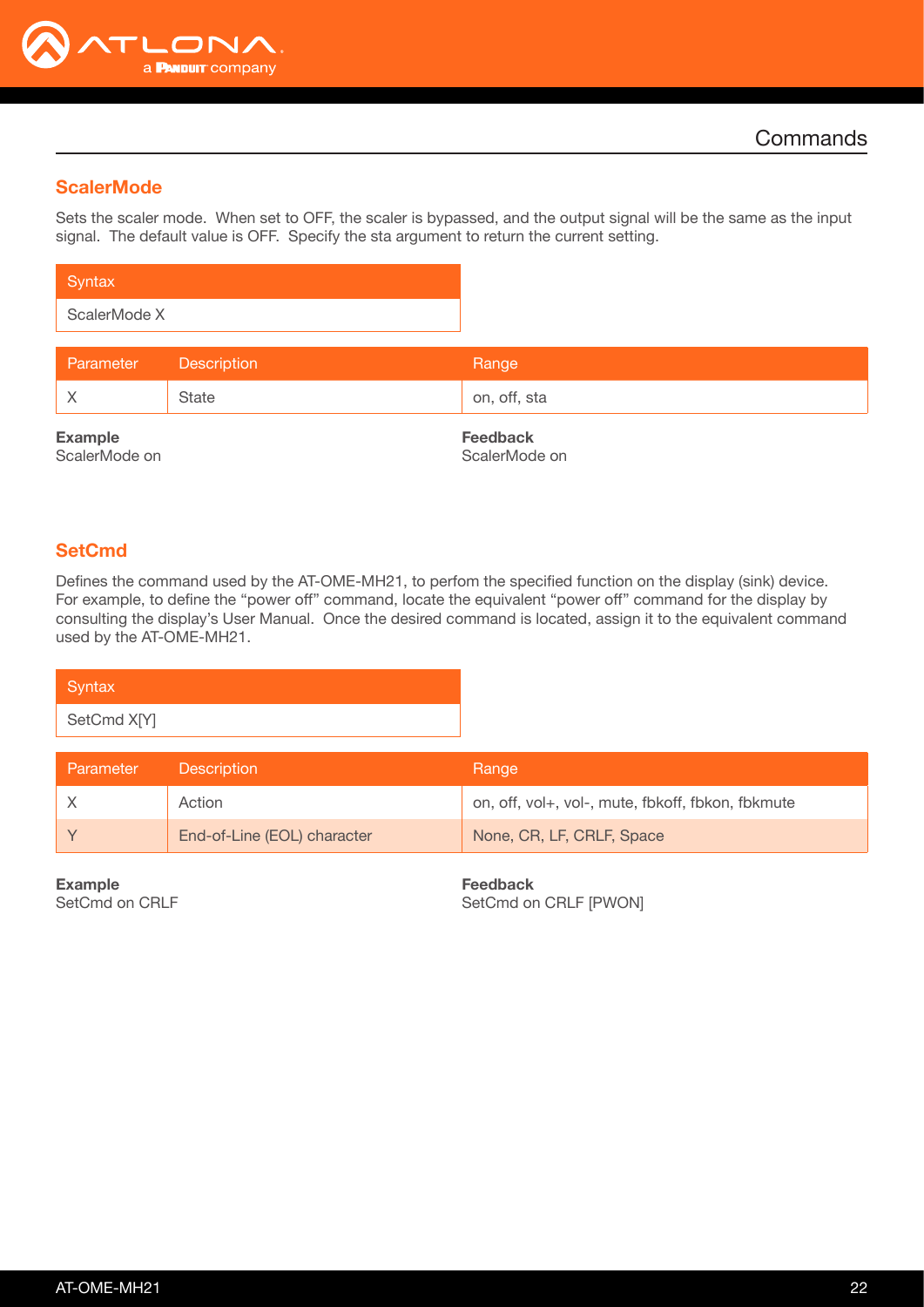

## <span id="page-22-0"></span>**SHostName**

Sets the hostname of the unit. The hostname can be changed to easily identify the unit within the Atlona Management System (AMS) or a network. If using a custom hostname, it must meet the hostname standards defined here: <https://tools.ietf.org/html/rfc1123>

**Syntax** SHostName X

| Parameter      | <b>Description</b> | Range                          |
|----------------|--------------------|--------------------------------|
|                | Name               | String (maximum 15 characters) |
| <b>Example</b> |                    | <b>Feedback</b>                |

SHostName MH21\_ConfRm

Feedback SHostName MH21\_ConfRm

#### <span id="page-22-1"></span>**Status**

Displays which input is connected to output 1. The parameter 1 is required.

| Syntax                     |                    |                           |
|----------------------------|--------------------|---------------------------|
| StatusxY                   |                    |                           |
| Parameter                  | <b>Description</b> | Range                     |
| $\checkmark$               | Output (required)  |                           |
| <b>Example</b><br>Statusx1 |                    | <b>Feedback</b><br>x1AVx1 |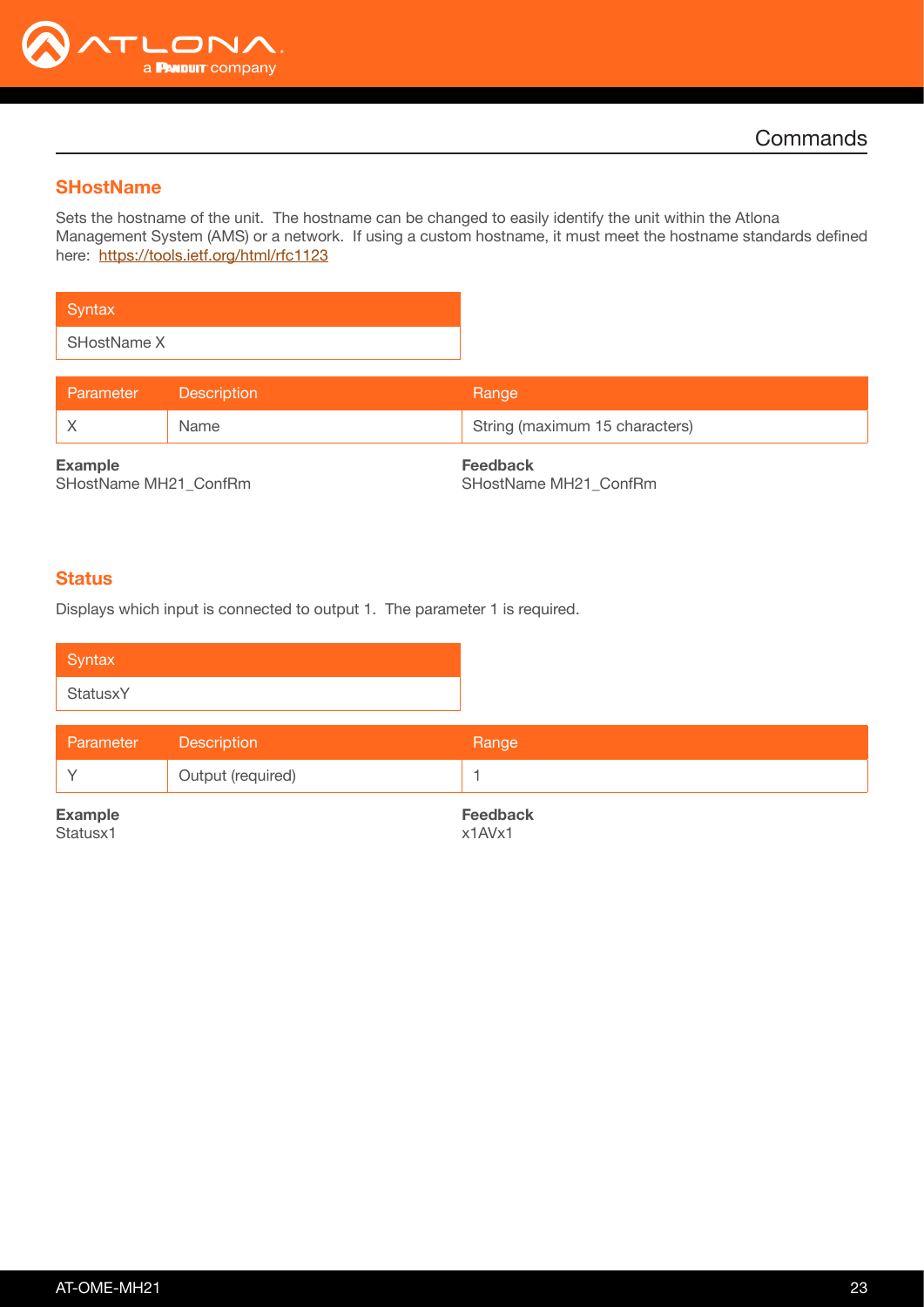

## <span id="page-23-0"></span>**System**

Displays the status of the AT-OME-MH21. The dev argument will display verbose format. The sta argument will display pretty information.

| Syntax   |  |  |
|----------|--|--|
| System X |  |  |

| Parameter      | <b>Description</b> | Range                                         |
|----------------|--------------------|-----------------------------------------------|
| X              | Request            | sta, dev                                      |
| <b>Example</b> |                    | <b>Feedback</b>                               |
| Status sta     |                    | Model: AT-OME-MH21                            |
|                |                    | MAC Addr: B8-98-B0-06-88-23                   |
|                |                    | Address Type: DHCP                            |
|                |                    | IP Addr: 192.168.11.176                       |
|                |                    | Netmask: 255.255.255.0                        |
|                |                    | Gateway: 192.168.11.1                         |
|                |                    | HTTP Port: 80                                 |
|                |                    | Telnet Port: 23                               |
|                |                    | SSH Port: 22                                  |
|                |                    | Firmware: 0.5.23 DS01                         |
|                |                    | On/Up Time <dd hh:mm:ss="">: 00 02:13:20</dd> |

## <span id="page-23-1"></span>**TrigCEC**

Sends the specified command to the display using CEC. The output must always be specified and set to the value of 1. Do not add a space between the command and the first argument.

| Syntax     |  |
|------------|--|
| TrigCECX Y |  |
|            |  |

| Parameter                     | Description | Range                          |
|-------------------------------|-------------|--------------------------------|
|                               | Zone        |                                |
|                               | Command     | on, off, vol+, vol-, mute      |
| <b>Example</b><br>TrigCEC1 on |             | <b>Feedback</b><br>TrigCEC1 on |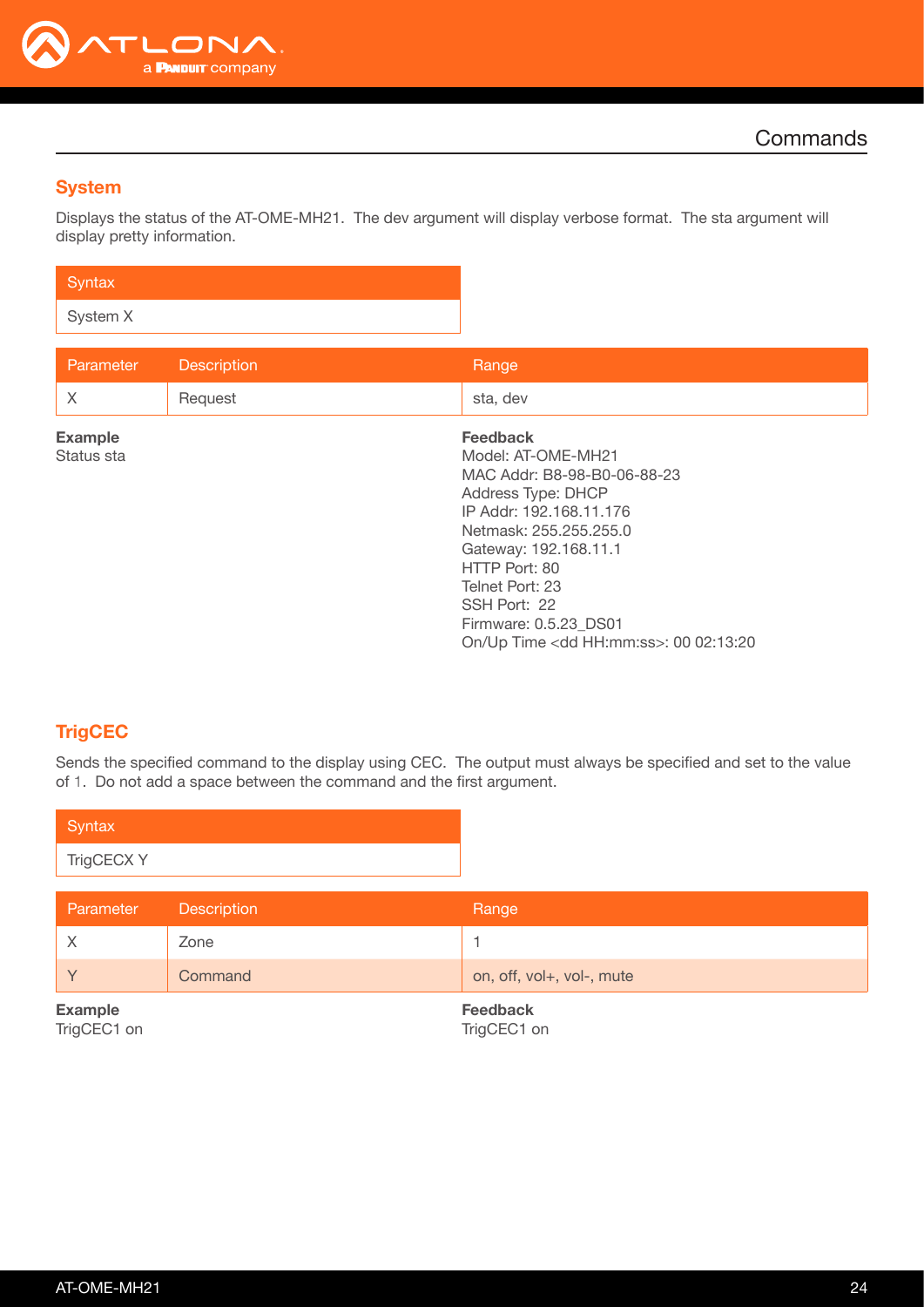

## <span id="page-24-0"></span>**TrigIP**

Sends the specified command to the display using IP. Do not add a space between the command and the first argument.

| Syntax    |  |
|-----------|--|
| TrigIPX Y |  |

| Parameter | <b>Description</b> | Range                     |
|-----------|--------------------|---------------------------|
|           | TCP                |                           |
|           | Command            | on, off, vol+, vol-, mute |

Example

TrigIP1 on

Feedback TrigIP1 on

## <span id="page-24-1"></span>**TrigIR**

Sends the specified command to the display using IR. Do not add a space between the command and the first argument.

| Syntax   |  |
|----------|--|
| TrigIR X |  |

| Parameter | <b>Description</b> | Range                     |
|-----------|--------------------|---------------------------|
|           | Power state        | on, off, vol+, vol-, mute |

Example TrigIR on

Feedback TrigIR on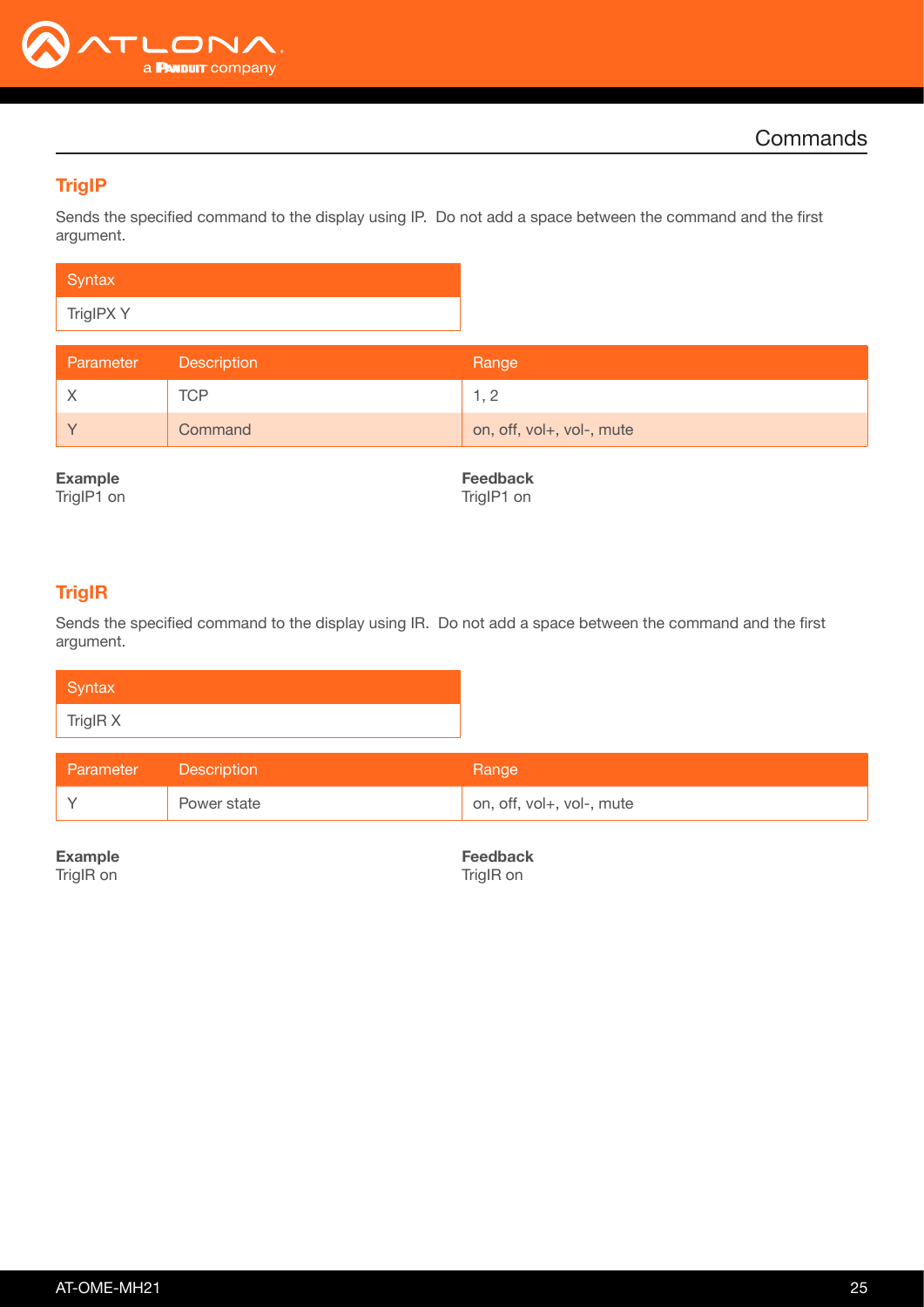

## <span id="page-25-0"></span>**TrigRS**

Sends the specified command to the display using RS-232. The output must always be specified and set to the value of 1. Do not add a space between the command and the first argument.

| Syntax    |  |
|-----------|--|
| TrigRSX Y |  |

| Parameter | Description | Range                     |
|-----------|-------------|---------------------------|
|           | Zone        |                           |
|           | Power state | on, off, vol+, vol-, mute |

Example

TrigRS1 on

Feedback TrigRS1 on

#### <span id="page-25-1"></span>Type

Displays the SKU of the AT-OME-MH21.

| Syntax |  |  |  |
|--------|--|--|--|
| Type   |  |  |  |

This command does not require any parameters

Example Type

Feedback AT-OME-MH21

#### <span id="page-25-2"></span>Unlock

Unlocks the buttons on the front panel. Also refer to the Lock command.

#### **Syntax**

Unlock

This command does not require any parameters

Example Unlock

Feedback Unlock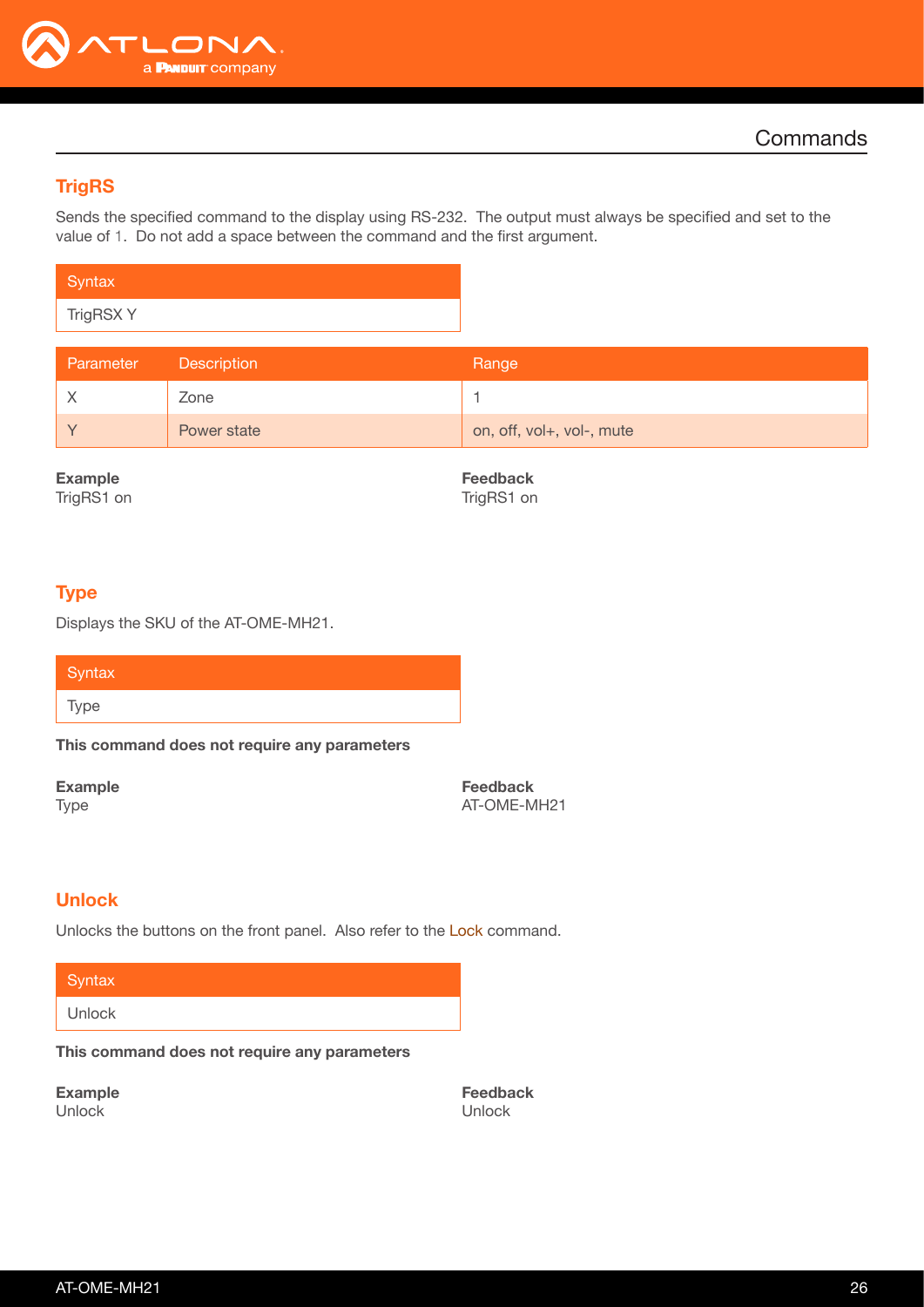

## <span id="page-26-0"></span>**UsbCSS**

Enables or disables the USB-C port Super Speed feature. This feature is enabled by default. Specify the sta argument to return the current setting.

| Syntax   |  |
|----------|--|
| UsbCSS X |  |

| Parameter | <b>Description</b> | Range        |
|-----------|--------------------|--------------|
|           | State              | on, off, sta |

Example

UsbCSS on

Feedback UsbCSS on

## <span id="page-26-2"></span>UsbMode

Sets the USB mode for the AT-OME-MH21. Specify the sta argument to return the current setting.

| Syntax    |  |
|-----------|--|
| UsbMode X |  |

| Parameter                            | <b>Description</b> | Range                                 |
|--------------------------------------|--------------------|---------------------------------------|
|                                      | Mode               | follow usb, manual, sta               |
| <b>Example</b><br>UsbMode follow usb |                    | <b>Feedback</b><br>UsbMode follow usb |

## <span id="page-26-1"></span>**UsbHostRoute**

Sets the routing state of the USB host.  $1 =$  USB-C,  $2 =$  USB HOST. Specify the sta argument to return the current setting.

| Syntax         |  |
|----------------|--|
| USBHostRoute X |  |

| Parameter | <b>Description</b> | Range     |
|-----------|--------------------|-----------|
|           | Port               |           |
| Eveninia  |                    | Esselbook |

Example UsbHostRoute 1

Feedback UsbHostRoute 1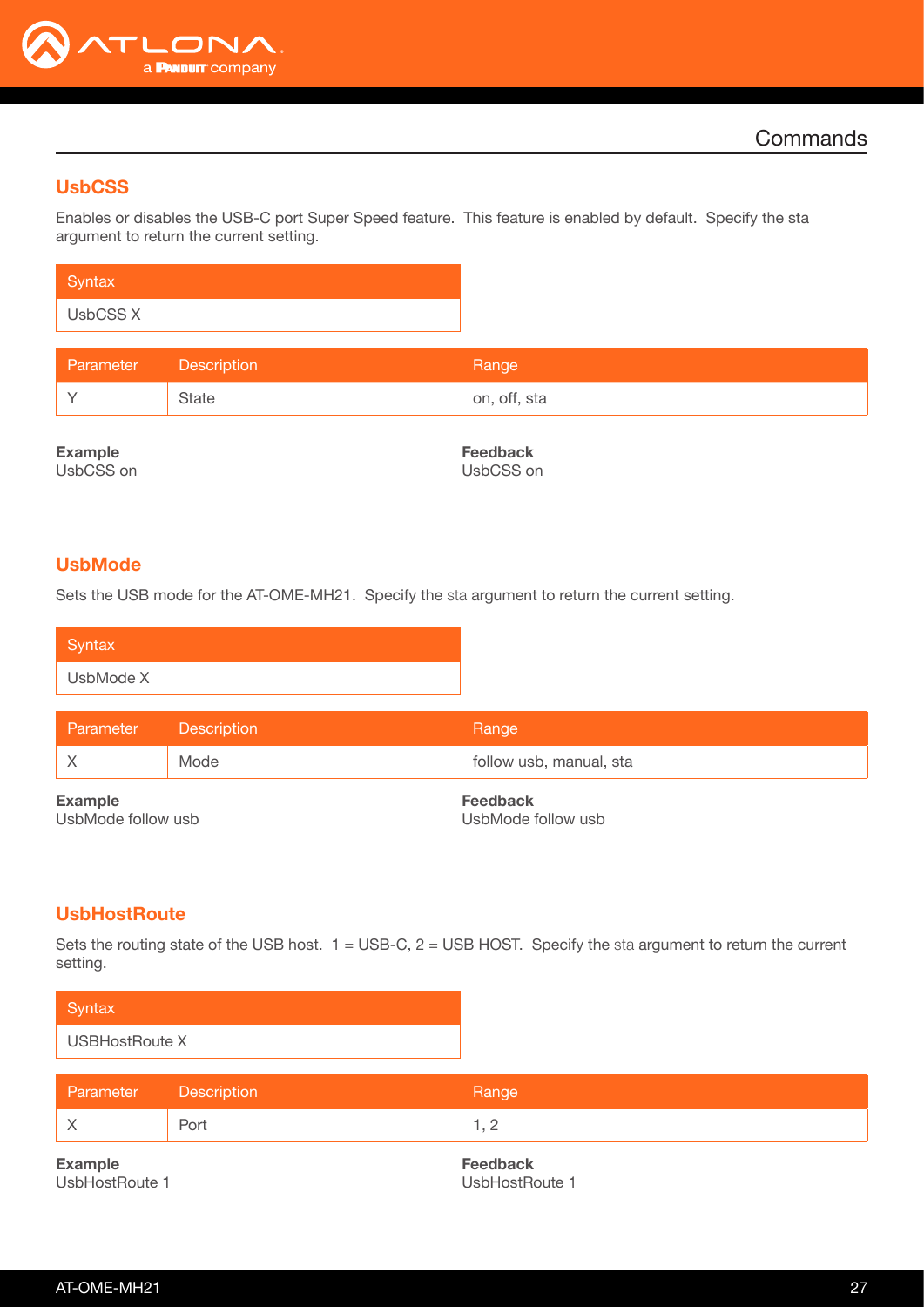

**Commands** 

#### <span id="page-27-0"></span>**Version**

Displays the current firmware version of the unit.

**Syntax** 

Version

This command does not require any parameters

Example Version

Feedback 0.5.23\_DS01

## <span id="page-27-1"></span>**VOUTMute**

Enables or disables muting of the output audio. Specify the sta argument to return the current setting.

| Syntax            |  |
|-------------------|--|
| <b>VOUTMute X</b> |  |

| Parameter                     | <b>Description</b> | Range                          |
|-------------------------------|--------------------|--------------------------------|
|                               | State              | on, off, sta                   |
| <b>Example</b><br>VOUTMute on | // enable muting   | <b>Feedback</b><br>VOUTMute on |

## <span id="page-27-2"></span>x1\$

Enables or disables video output on the HDMI port. Specify the sta argument to return the current setting.

| Syntax |
|--------|
| x1\$Y  |
|        |

| Parameter                  | <b>Description</b> | Range                       |
|----------------------------|--------------------|-----------------------------|
|                            | State              | on, off, sta                |
| <b>Example</b><br>x1\$ off | // disable video   | <b>Feedback</b><br>x1\$ off |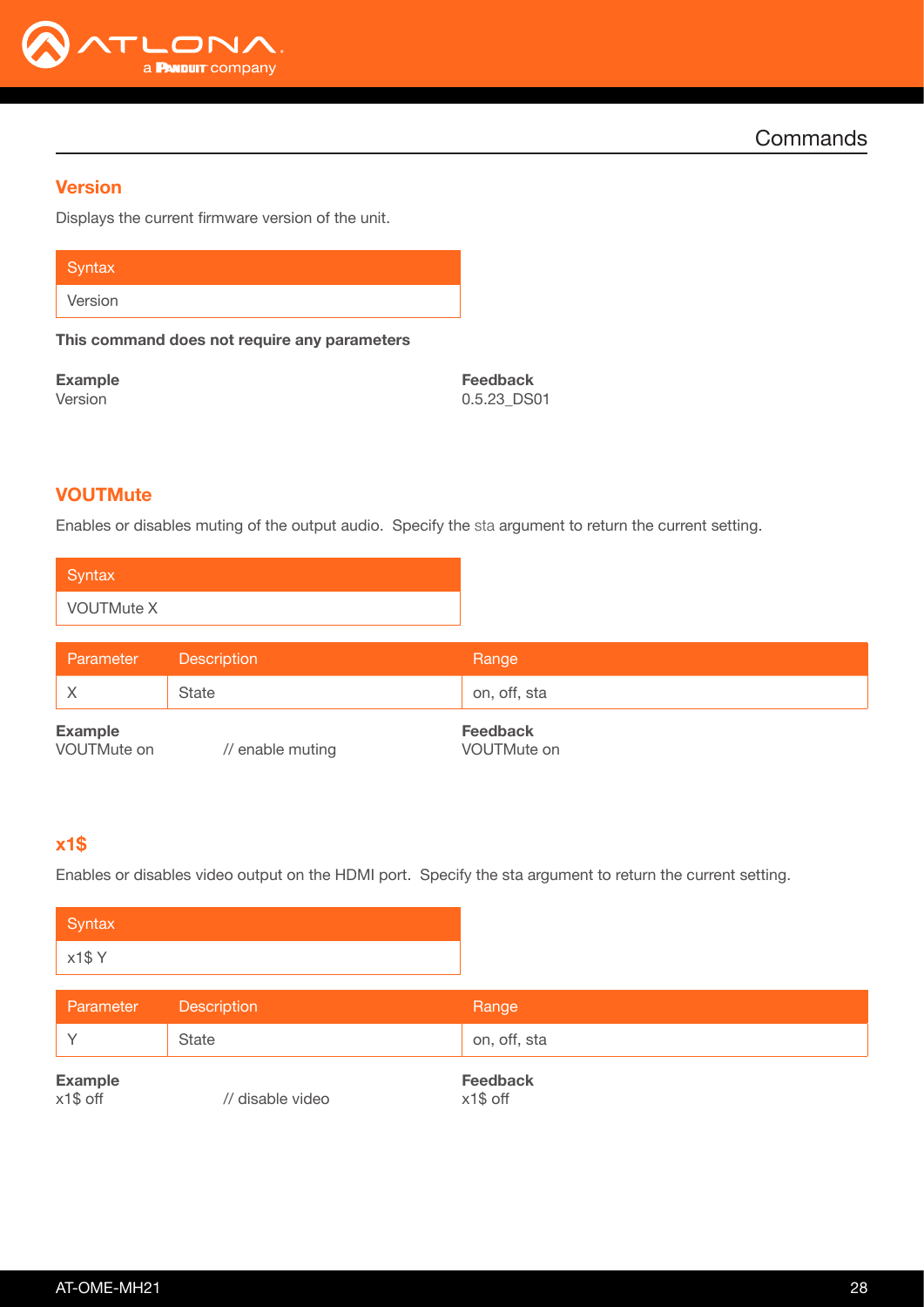

## x1All

Routes the specified input to all outputs.

| Syntax                     |             |                           |
|----------------------------|-------------|---------------------------|
| $x1$ All                   |             |                           |
| Parameter                  | Description | Range                     |
| $\times$                   | Input       | 1, 2                      |
| <b>Example</b><br>$x1$ All |             | <b>Feedback</b><br>x1AVx1 |

## <span id="page-28-0"></span>x1AVx1

Routes the specified input to the HDMI output.

| <b>Parameter</b>                  | Description | Range               |
|-----------------------------------|-------------|---------------------|
|                                   | Input       | 1 (USB-C), 2 (HDMI) |
| <b>Example</b><br><b>Feedback</b> |             |                     |

x2AVx1

Example x2AVx1